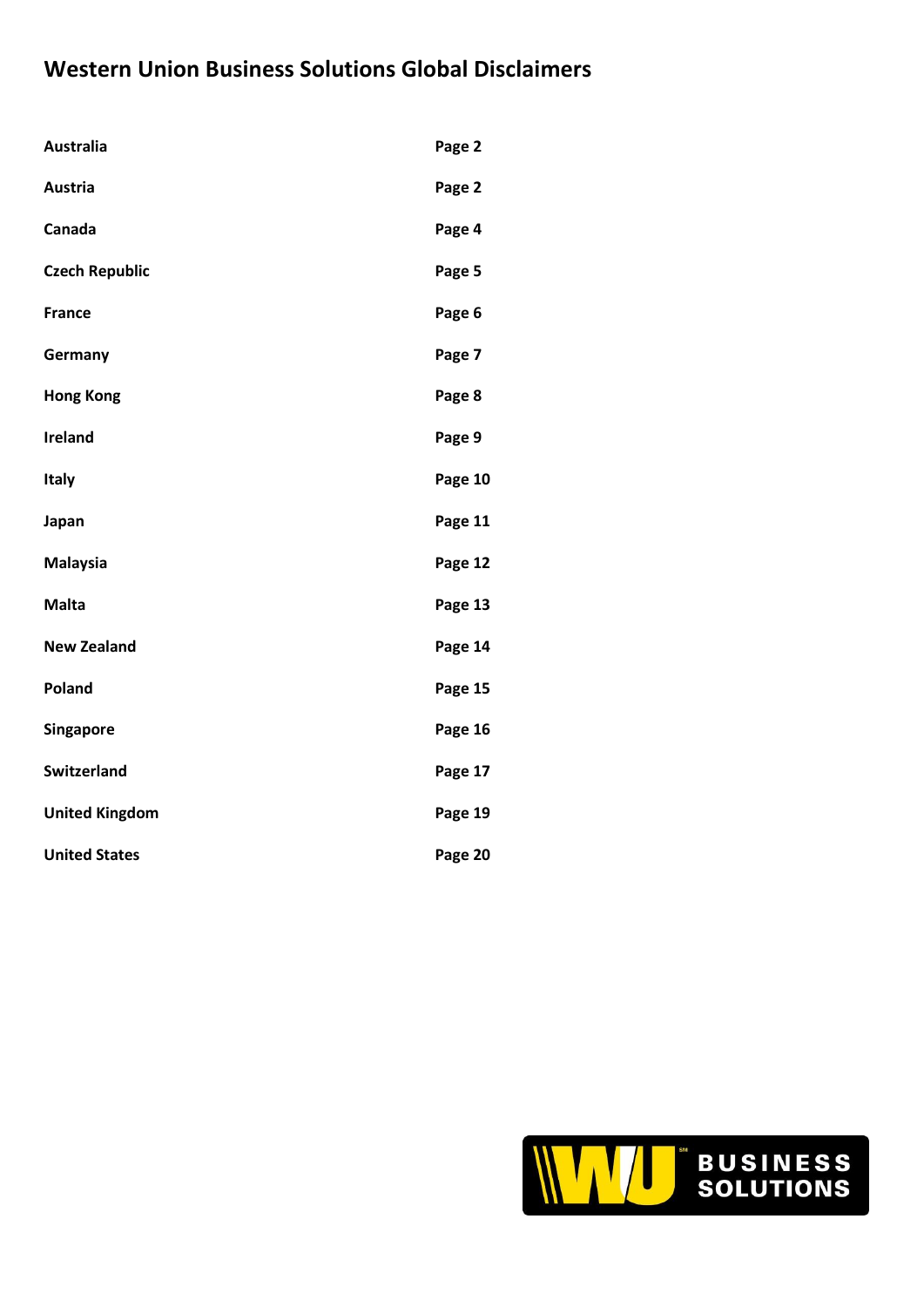# **Australia**

© 2019 Western Union Holdings Inc. All rights reserved.

Western Union Business Solutions is a business unit of The Western Union Company. Western Union Business Solutions (Australia) Pty Limited ABN 24 150 129 749 and AFSL 40409 ("**WUBS**") is the issuer of the financial products referred to in this website.

A Product Disclosure Statement is available for each of the financial products that WUBS issues and can be obtained by visiting our [compliance and legal web page.](http://business.westernunion.com.au/about/compliance/) Before you decide to acquire a financial product from WUBS you should read and consider the relevant product disclosure statement. Any advice that is provided in this communication is general and does not take account of your financial situation, objectives or needs. Because of this before you act on it you should consider its appropriateness having regard to your own objectives, financial situations or needs.

The information transmitted, including any content in this communication is confidential, is intended only for the use of the intended recipient and is the property of The Western Union Company or its affiliates and subsidiaries ("**WU**"). If you are not the intended recipient, you are hereby notified that any use of the information contained in or transmitted with the communication or dissemination, distribution, or copying of this communication is strictly prohibited. If you have received this e-mail message in error, please notify the sender immediately by replying to this message and delete the original message. Please note that no contracts or commitments may be concluded on behalf of WU by means of email, and no statement or representation made in this email is binding on behalf of WU. Whilst this message has been scanned for viruses, WU disclaims any responsibility or liability for viruses contained therein. It is therefore recommended that all emails should be scanned for viruses.

This e-mail was sent by Western Union Business Solutions, Level 12, 1 Margaret Street, Sydney, NSW 2000, Australia. We respect your right to privacy. [View](https://secure.westernunion.com/docs/privacy/wubsglobal/en-au.pdf) our privacy statement.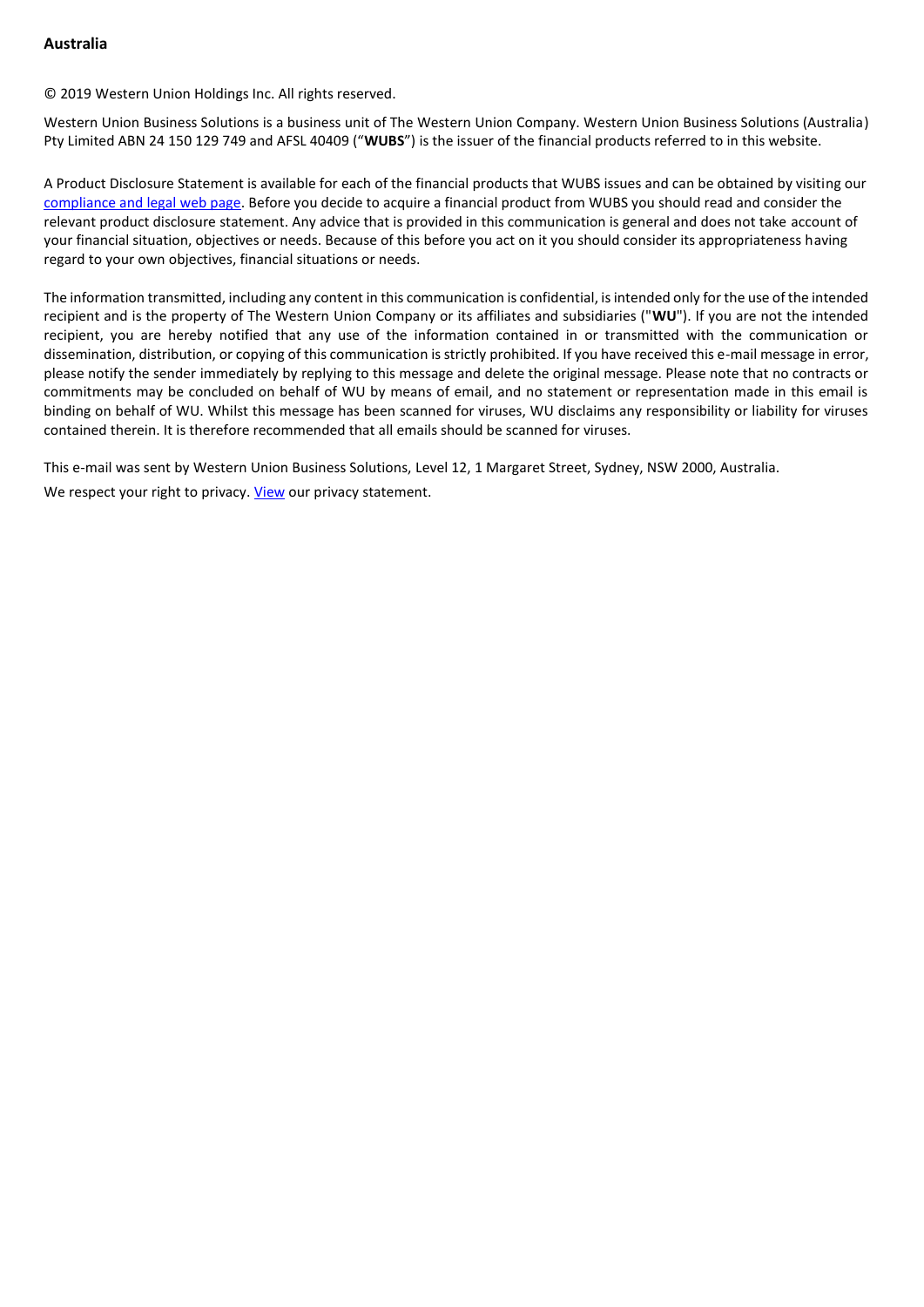## **Austria**

© 2019 Western Union Holdings, Inc. All rights reserved.

Western Union Business Solutions is a business unit of the Western Union Company and provides services in Austria through Western Union's wholly-owned subsidiary, Western Union International Bank GmbH.

Western Union International Bank GmbH is registered in Austria (Vienna Commercial Court, Commercial Registry Number: FN256184t, Sales Tax Identification Number: ATU 61347377), has its registered office at Schubertring 11, 1010 Vienna, Austria and is licensed by the Austrian Financial Market Authority (*Finanzmarktaufsicht*).

The information transmitted, including any content in this communication is confidential, is intended only for the use of the intended recipient and is the property of The Western Union Company or its affiliates and subsidiaries (collectively, "**WU**"). If you are not the intended recipient, you are hereby notified that any use of the information contained in or transmitted with the communication or dissemination, distribution, or copying of this communication is strictly prohibited. If you have received this e-mail message in error, please notify the sender immediately by replying to this message and delete the original message. Please note that no contracts or commitments may be concluded on behalf of WU by means of email, and no statement or representation made in this email is binding on behalf of WU. Whilst this message has been scanned for viruses, WU disclaims any responsibility or liability for viruses contained therein. It is therefore recommended that all emails should be scanned for viruses.

This e-mail was sent by Western Union International Bank GmbH, Schubertring 11, 1010, Vienna, Austria

We respect your right to privacy. [View](https://secure.westernunion.com/docs/privacy/wubsglobal/en-at.pdf) our privacy statement.

#### © 2019 Western Union Holdings, Inc. Alle Rechte vorbehalten.

Western Union Business Solutions ist ein Geschäftsbereich der Western Union Company und bietet in Österreich Services durch die Western Union Tochtergesellschaft Western Union International Bank GmbH.

Western Union International Bank GmbH ist eingetragen in Österreich (Handelsgericht Wien, Firmenbuchnummer: FN256184t, Umsatzsteuer-Identifikationsnummer: ATU 61347377), hat ihren eingetragenen Firmensitz am Schubertring 11, 1010 Wien, Österreich und ist von der Österreichischen Finanzmarktaufsicht zugelassen.

Die übermittelten Informationen, einschließlich des Inhalts dieser Mitteilung sind vertraulich, nur zur Verwendung durch den Empfänger vorgesehen und Eigentum von The Western Union Company oder deren Tochtergesellschaften (gemeinsam "**WU**"). Wenn Sie nicht der vorgesehene Empfänger sind, werden Sie hiermit darüber in Kenntnis gesetzt, dass jede Verwendung der in der Mitteilung enthaltenen oder durch diese übermittelten Informationen oder die Veröffentlichung, die Verteilung oder das Kopieren dieser Mitteilung streng verboten sind. Wenn Sie diese E-Mail-Nachricht versehentlich erhalten haben, informieren Sie bitte unverzüglich den Absender, indem Sie auf diese Nachricht antworten, und löschen Sie die ursprüngliche Nachricht. Bitte beachten Sie, dass keine Verträge oder Verpflichtungen im Namen der WU per E-Mail geschlossen werden dürfen und keine Erklärung oder Angabe, die in dieser E-Mail gemacht wurden im Namen von WU bindend ist. Da diese Nachricht auf Viren gescannt wurde, lehnt WU jede Verantwortung oder Haftung für hierin enthaltene Viren ab. Daher wird empfohlen, bei allen E-Mail-Nachrichten einen Virenscan durchzuführen.

Diese E-Mail wurde gesendet von Western Union International Bank GmbH, Schubertring 11, 1010, Wien, Österreich

Wir respektieren Ihr Recht auf Privatsphäre. [Hier sehen](https://secure.westernunion.com/docs/privacy/wubsglobal/de-at.pdf) Sie unsere Datenschutzerklärung.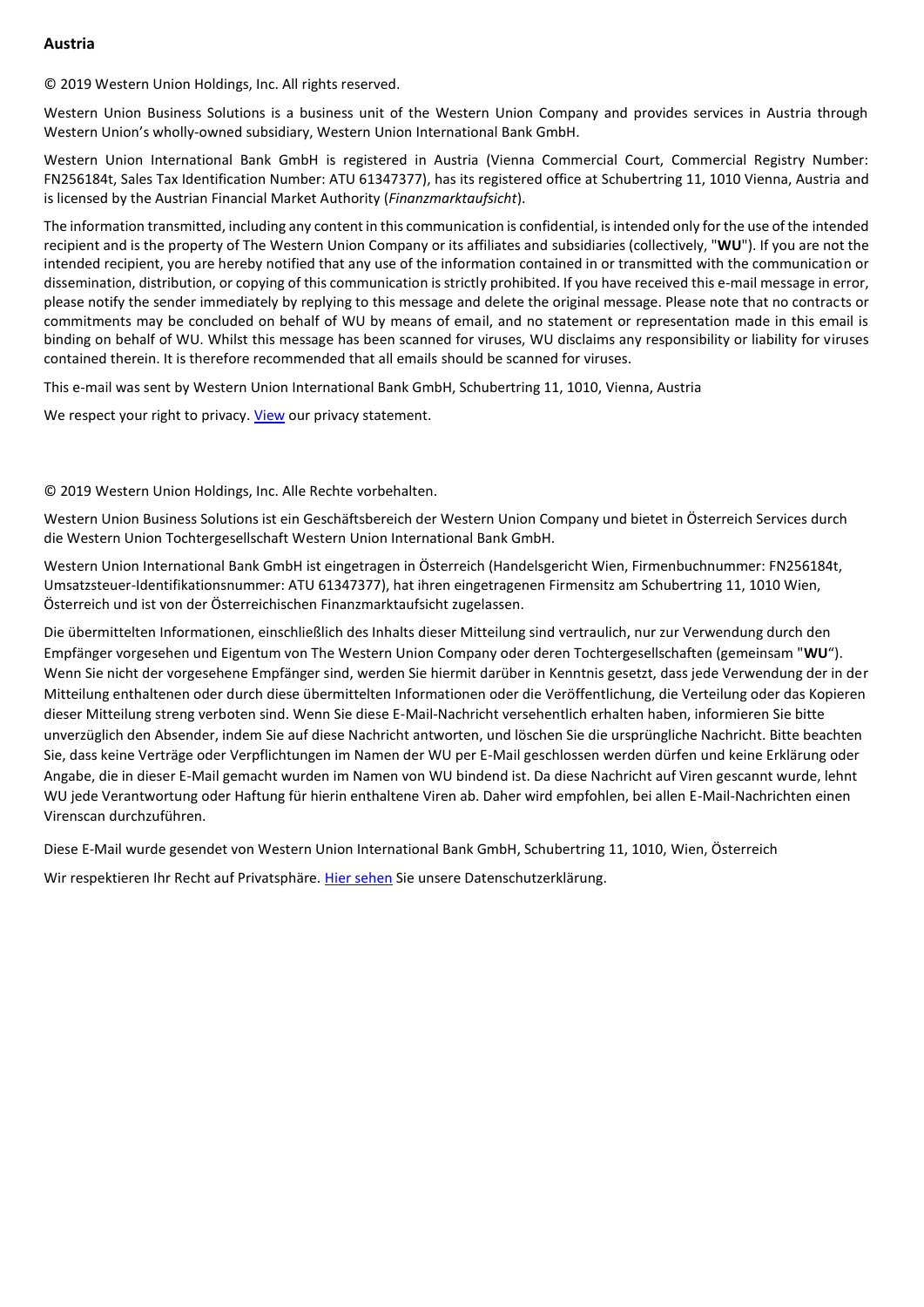# **Canada**

© 2019 Western Union Holdings, Inc.

In Canada, services are provided by Custom House ULC, located at 3224 – 1055 Dunsmuir Street, Vancouver, BC V7X 1P4, doing business as Western Union Business Solutions. Western Union Business Solutions is a business unit of The Western Union Company.

The information transmitted, including any content in this communication may be confidential, is intended only for the use of the intended recipient and is the property of The Western Union Company or its affiliates and subsidiaries. If you are not the intended recipient, you are hereby notified that any use of the information contained in or transmitted with the communication or dissemination, distribution, or copying of this communication is strictly prohibited. If you have received this email message in error, please notify the sender immediately by replying to this message and delete the original message. Please note that no contracts or commitments may be concluded on behalf of Custom House ULC, The Western Union Company or any of its affiliates or subsidiaries by means of email, and no statement or representation made in this email is binding on behalf of WU. Whilst this message has been scanned for viruses, WU disclaims any responsibility or liability for viruses contained therein. It is therefore recommended that all emails should be scanned for viruses.

This e-mail was sent by Western Union Business Solutions, 3224 – 1055 Dunsmuir Street, Vancouver, BC V7X 1P4.

We respect your right to privacy. [View](https://secure.westernunion.com/docs/privacy/wubsglobal/en-ca.pdf) our statement.

#### © 2019 Western Union Holdings, Inc.

Au Canada, les services sont assurés par Custom House ULC, situé au 3224 – 1055 Dunsmuir Street, Vancouver, BC V7X 1P4. La société exerce ses activités sous le nom Solutions d'affaires Western Union. Solutions d'affaires Western Union est une unité d'exploitation de The Western Union Company.

L'information transmise, y compris le contenu de la présente communication, peut être confidentielle, ne doit être utilisée que par le destinataire prévu et est la propriété de The Western Union Company ou de ses filiales ou sociétés affiliées. Si vous n'êtes pas le destinataire prévu, vous êtes avisé par la présente que toute utilisation de l'information contenue dans la communication ou transmise avec celle-ci, ou la diffusion, la distribution, ou la copie de la présente communication, est strictement interdite. Si vous avez reçu le présent message par erreur, veuillez en aviser l'expéditeur sans délai en répondant au présent courriel, puis supprimer le message original. Aucun contrat ou engagement ne peut être conclu au nom de Custom House ULC, de The Western Union Company, ou de l'une de ses filiales ou sociétés affiliées au moyen d'un courriel, et aucune déclaration faite dans le présent courriel ne lie WU. Bien que le présent message ait été analysé aux fins de détection d'éventuels virus, WU se dégage de toute responsabilité quant aux virus qu'il pourrait véhiculer. Il est donc recommandé de procéder à une analyse de tous les courriels à l'aide d'un antivirus.

Ce courriel a été envoyé par Western Union Business Solutions, 3224 – 1055 Dunsmuir Street, Vancouver, BC V7X 1P4.

Nous respectons votre vie privée[. Consultez](https://secure.westernunion.com/docs/privacy/wubsglobal/fr-ca.pdf) notre politique.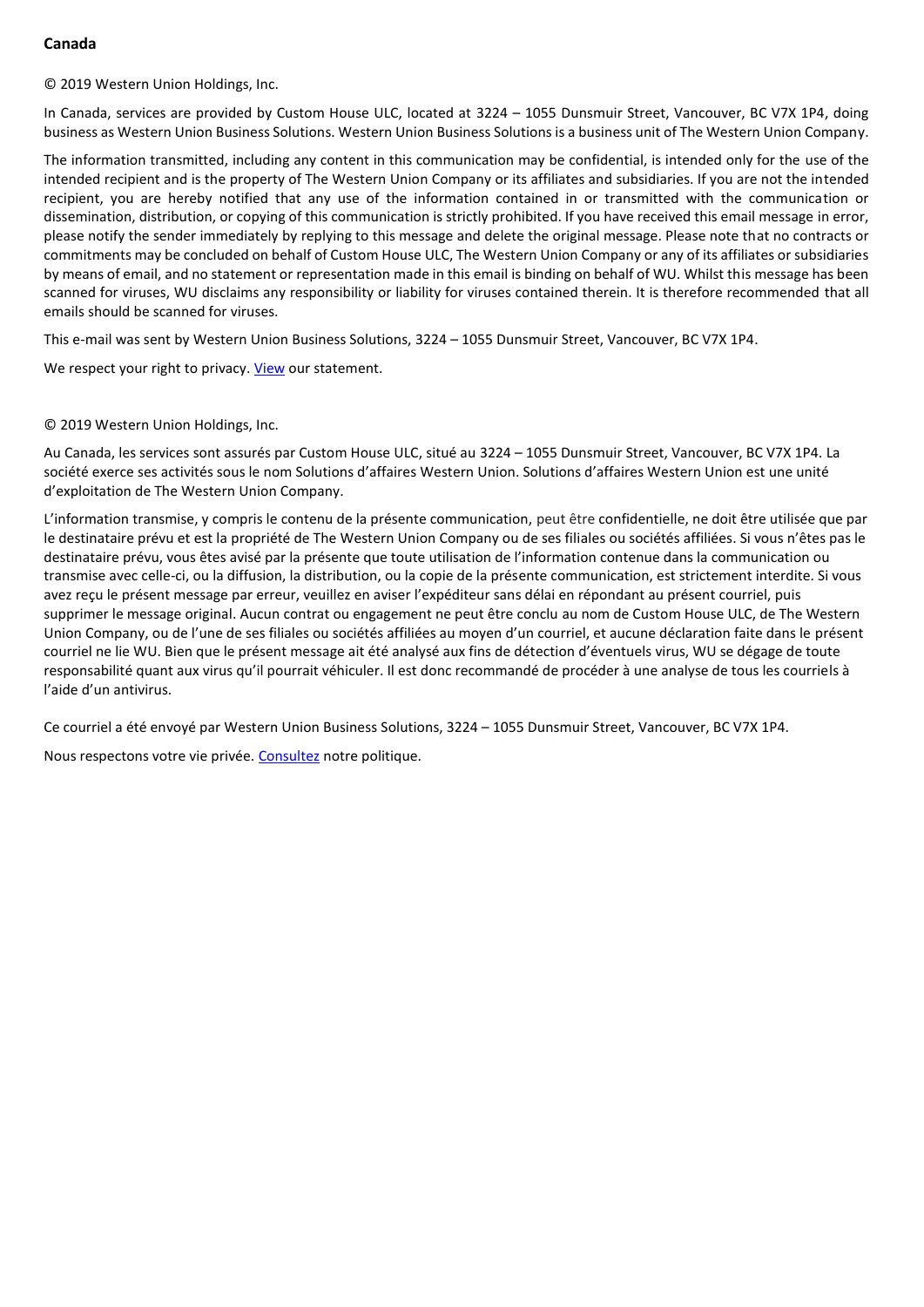# **Czech Republic**

© 2019 Western Union Holdings Inc. All rights reserved.

Western Union Business Solutions is a business unit of The Western Union Company and provides services in the Czech Republic through Western Union International Bank GmbH, organizační složka.

Western Union International Bank GmbH, organizační složka is registered in the Czech Commercial Register held by the Municipal Court in Prague, identification number 015 55 332, has a registered place of business at Václavské náměstí 62, 110 00 Prague 1, Czech Republic, and is a branch of Western Union International Bank GmbH (registered at the Vienna Commercial Court, Commercial Registry Number: FN256184t, Sales Tax Identification Number: ATU 61347377, Registered Office Address: Schubertring 11, 1010 Vienna, Austria).

Western Union International Bank GmbH is a bank registered on a list of banks maintained by the Austrian Financial Market Authority (*Finanzmarktaufsicht*). Western Union International Bank GmbH, organizační složka is registered on a list of banks and branches of foreign banks maintained by the Czech National Bank.

The information transmitted, including any content in this communication is confidential, is intended only for the use of the intended recipient and is the property of The Western Union Company or its affiliates and subsidiaries. If you are not the intended recipient, you are hereby notified that any use of the information contained in or transmitted with the communication or dissemination, distribution, or copying of this communication is strictly prohibited. If you have received this e-mail message in error, please notify the sender immediately by replying to this message and delete the original message. Please note that no contracts or commitments may be concluded on behalf of The Western Union Company or any of its affiliates or subsidiaries ("**WU**") by means of email, and no statement or representation made in this email is binding on behalf of WU. Whilst this message has been scanned for viruses, WU disclaims any responsibility or liability for viruses contained therein. It is therefore recommended that all emails should be scanned for viruses.

This e-mail was sent by Western Union International Bank GmbH, organizační složka, Václavské náměstí 62, 110 00 Prague 1, Czech Republic

We respect your right to privacy. [View](https://secure.westernunion.com/docs/privacy/wubsglobal/en-cz.pdf) our privacy statement.

## © 2019 Western Union Holdings Inc. Všechna práva vyhrazena.

Western Union Business Solutions je obchodní jednotkou společnosti The Western Union Company A služby v České republice zajišťuje Western Union International Bank GmbH, organizační složka.

Western Union International Bank GmbH, organizační složka je registrovaná u Městského soudu v Praze, vložka A**,** identifikační číslo**:** 015 55 332, se sídlem na adrese Václavské náměstí 62, 110 00 Praha 1, Česká republika, a je pobočkou společnosti Western Union International Bank GmbH (registrované u Obchodního soudu ve Vídni, registrační číslo: FN256184t, daňové identikační číslo: ATU 61347377, se sídlem: Schubertring 11, 1010 Vídeň, Rakousko) .

Western Union International Bank GmbH je banka zapsaná v seznamu bank vedeném rakouským regulátorem finančního trhu (*Finanzmarktaufsicht)*. Western Union International Bank GmbH, organizační složka je zapsaná v seznamu bank a poboček zahraničních bank vedeném Českou národní bankou.

Veškeré informace včetně související komunikace jsou důvěrné, jsou určeny pouze pro využití příjemcem, kterému jsou adresovány, a zůstávají majetkem společnosti Western Union nebo jejích poboček a přidružených společností. Pokud tímto předpokládaným příjemcem nejste, upozorňujeme, že jakékoli využití těchto informací, které jsou přenášeny nebo komunikovány, a jejich šíření, distribuce nebo kopírování je přísně zakázáno. Pokud jste tento e-mail obdrželi omylem, oznamte to prosím ihned odesílateli, a to tak, že odpovíte z tohoto e-mailu a původní zprávu vymažete. Upozorňujeme na to, že jménem společnosti Western Union (dále jen "WU") ani jejích poboček nebo přidružených společností nelze e-mailem uzavírat smlouvy ani zřizovat jiný typ závazků, a jakékoliv závazné prohlášení či zastoupení v tomto e-mailu provedené jménem společnosti WU je neplatné. Zpráva byla prověřena na přítomnost virů, společnost WU nenese žádnou odpovědnost za viry, které by tato zpráva mohla obsahovat. Doporučujeme Vám prověřovat všechny e-maily na přítomnost virů.

Tento e-mail vám zaslalaWestern Union International Bank GmbH, organizační složka , Václavské náměstí 62, 110 00 Prague 1, Czech Republic

Respektujeme vaše právo na ochranu osobních údajů. [Zobrazit](https://secure.westernunion.com/docs/privacy/wubsglobal/cs-cz.pdf) naše zásady.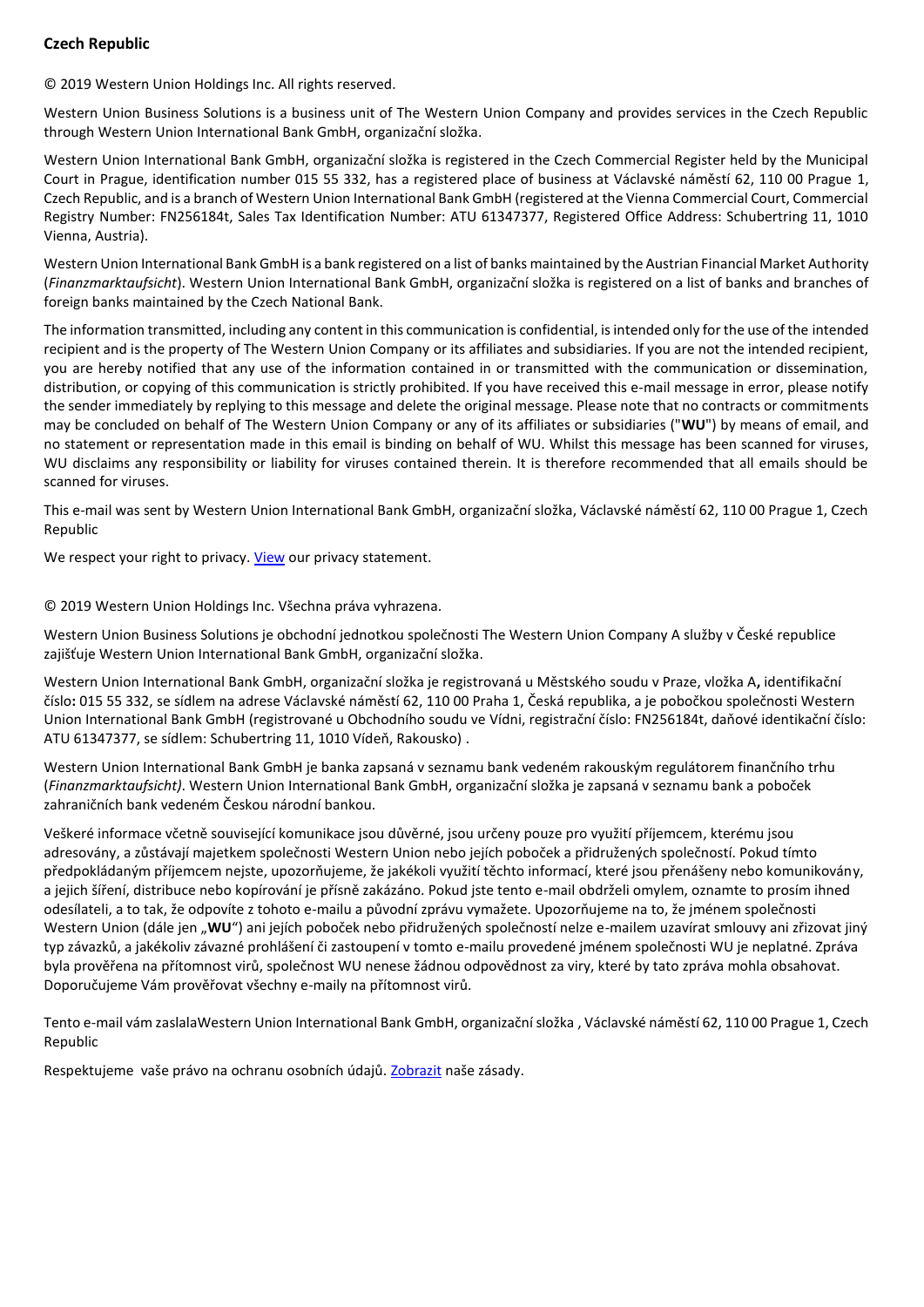## **France**

© 2019 Western Union Holdings, Inc. All rights reserved.

Western Union Business Solutions is a business unit of The Western Union Company and provides services in France through its wholly-owned subsidiary Western Union International Bank GmbH, French Branch.

Western Union International Bank GmbH, French Branch (RCS Nanterre 750 938 094) has a registered place of business at Tour Manhattan, 5-6 place de l'Iris, 92095 Paris La Défense Cedex, France and is a branch of Western Union International Bank GmbH (registered at the Vienna Commercial Court, Commercial Registry Number: FN256184t, Sales Tax Identification Number: ATU 61347377; Registration Number 256184t), an Austrian company whose regsistered office is at Schubertring 11, 1010 Vienna, Austria), which is a licensed credit institution supervised by the Austrian Financial Market Authority (*Finanzmarktaufsicht*).

The information transmitted, including any content in this communication is confidential, is intended only for the use of the intended recipient and is the property of The Western Union Company or its affiliates and subsidiaries. If you are not the intended recipient, you are hereby notified that any use of the information contained in or transmitted with the communication or dissemination, distribution, or copying of this communication is strictly prohibited. If you have received this e-mail message in error, please notify the sender immediately by replying to this message and delete the original message. Please note that no contracts or commitments may be concluded on behalf of The Western Union Company or any of its affiliates or subsidiaries ("**WU**") by means of email, and no statement or representation made in this email is binding on behalf of WU. Whilst this message has been scanned for viruses, WU disclaims any responsibility or liability for viruses contained therein. It is therefore recommended that all emails should be scanned for viruses.We respect your right to privacy.

This e-mail was sent by Western Union International Bank GmbH, French Branch, Tour Manhattan, 5-6 place de l'Iris, 92095 Paris La Défense Cedex, France

We respect your right to privacy. [View](https://secure.westernunion.com/docs/privacy/wubsglobal/en-fr.pdf) our privacy statement.

#### © 2019 Western Union Holdings, Inc. Tous droits réservés.

Western Union Business Solutions est une entité commerciale de The Western Union Company. Elle fournit des services en France par le biais de sa filiale en propriété exclusive Western Union International Bank GmbH, succursale française.

Western Union International Bank GmbH, succursale française (RCS Nanterre 750 938 094), ayant son siège à Tour Manhattan, 5-6 place de l'Iris, 92095 Paris La Défense Cedex, France, et est une succursale de Western Union International Bank GmbH (immatriculée auprès du tribunal de commerce de Vienne sous le numéro FN256184t, TVA n°ATU 61347377, siège social : Schubertring 11, 1010 Vienne, Autriche), établissement de crédit agréé et supervisé par l'autorité autrichienne des marchés financiers (*Finanzmarktaufsicht*).

Les informations transmises, notamment le contenu de la présente communication, sont confidentielles, exclusivement destinées à être utilisées par leur destinataire et sont la propriété de The Western Union Company ou de ses filiales et entités affiliées. Si vous n'êtes pas le destinataire, vous êtes informé par la présente que toute utilisation des informations contenues dans la communication ou transmises avec celle-ci ou la diffusion, la distribution ou la copie de cette communication est strictement interdite. Si vous avez reçu le présent courrier électronique par erreur, nous vous remercions d'en informer immédiatement l'expéditeur en répondant à ce message avant de supprimer le message original. Veuillez noter qu'aucun contrat ni engagement ne peut être conclu par courrier électronique pour le compte de The Western Union Company ou de l'une de ses filiales ou entités affiliées (« **WU** ») et qu'aucune déclaration contenue dans le présent courrier électronique n'engage WU. Bien que ce message ait fait l'objet d'une recherche de virus, WU rejette toute responsabilité au cas où il en contiendrait. Nous vous recommandons par conséquent de procéder à votre propre recherche de virus sur tous les courriers électroniques que vous recevez.

Ce courrier électronique a été envoyé par Western Union International Bank GmbH, succursale française, Tour Manhattan, 5-6 place de l'Iris, 92095 Paris La Défense Cedex, France

Nous respectons votre droit à la confidentialité. [Consultez](https://secure.westernunion.com/docs/privacy/wubsglobal/fr-fr.pdf) notre déclaration de confidentialité.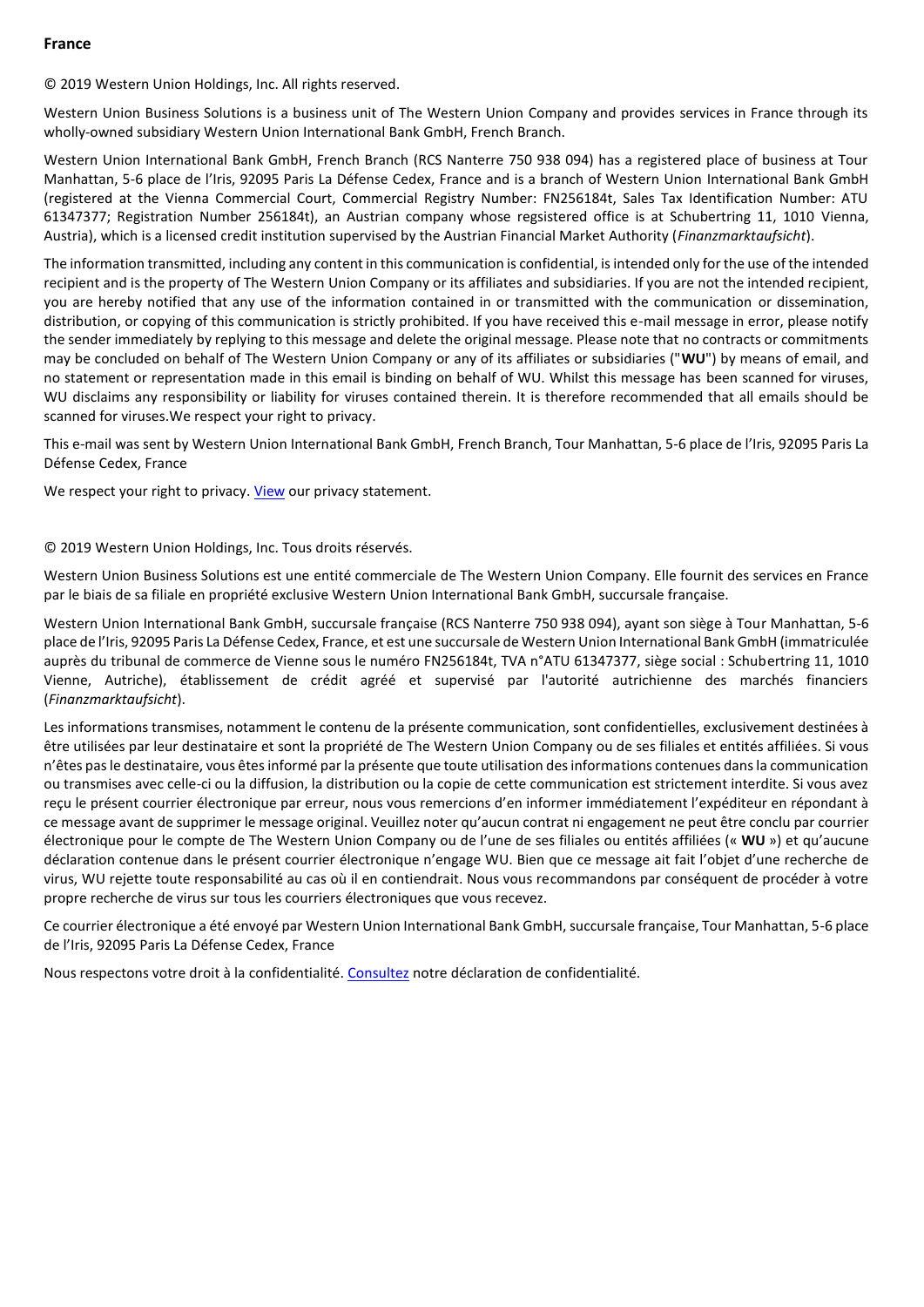## **Germany**

© 2019 Western Union Holdings, Inc. All rights reserved.

Western Union Business Solutions is a business unit of the Western Union Company and provides services in Germany through Western Union's wholly-owned subsidiary Western Union International Bank GmbH, Germany Branch.

Western Union International Bank GmbH, Germany branch, has a registered place of business at Solmsstrasse 18, 60486 Frankfurt am Main, Germany and is a branch of Western Union International Bank GmbH (registered at the Vienna Commercial Court, Commercial Registry Number: FN256184t, Sales Tax Identification Number: ATU 61347377, Registered Office Address: Schubertring 11, 1010 Vienna, Austria), which is a licensed credit institution supervised by the Austrian Financial Market Authority (*Finanzmarktaufsicht*).

The information transmitted, including any content in this communication is confidential, is intended only for the use of the intended recipient and is the property of The Western Union Company or its affiliates and subsidiaries ("collectively, "**WU**"). If you are not the intended recipient, you are hereby notified that any use of the information contained in or transmitted with the communication or dissemination, distribution, or copying of this communication is strictly prohibited. If you have received this e-mail message in error, please notify the sender immediately by replying to this message and delete the original message.

This e-mail was sent by Western Union International Bank GmbH, Germany Branch, Solmsstrasse 18, 60486 Frankfurt am Main, Germany

We respect your right to privacy. [View](https://secure.westernunion.com/docs/privacy/wubsglobal/en-de.pdf) our privacy statement.

#### © 2019 Western Union Holdings, Inc. Alle Rechte vorbehalten.

Western Union Business Solutions ist ein Geschäftsbereich der Western Union Company und bietet in Deutschland Services durch die Western Union Tochtergesellschaft Western Union International Bank GmbH, Niederlassung Deutschland.

Western Union International Bank GmbH, Niederlassung Deutschland, hat einen eingetragenen Geschäftssitz in der Solmsstrasse 18, 60486 Frankfurt am Main, Deutschland und ist eine Niederlassung der Western Union International Bank GmbH (eingetragen beim Handelsgericht Wien, Firmenbuchnummer: FN256184t, Umsatzsteuer-Identifikationsnummer: ATU 61347377, eingetragene Firmenadresse: Schubertring 11, 1010 Wien, Österreich), einem zugelassenen Kreditinstitut unter der Aufsicht der Österreichischen Finanzmarktaufsicht.

Die übermittelten Informationen, einschließlich des Inhalts dieser Mitteilung sind vertraulich, nur zur Verwendung durch den Empfänger vorgesehen und Eigentum von Western Union Company oder deren Tochtergesellschaften (gemeinsam "WU"). Wenn Sie nicht der vorgesehene Empfänger sind, werden Sie hiermit davon in Kenntnis gesetzt, dass jede Verwendung der in der Mitteilung enthaltenen oder durch diese übermittelten Informationen oder die Veröffentlichung, die Verteilung oder das Kopieren dieser Mitteilung streng verboten sind. Wenn Sie diese E-Mail-Nachricht versehentlich erhalten haben, informieren Sie bitte unverzüglich den Absender, indem Sie auf diese Nachricht antworten und löschen Sie die ursprüngliche Nachricht.

Bitte beachten Sie, dass keine Verträge oder Verpflichtungen im Namen der WU per E-Mail geschlossen werden dürfen und keine Erklärung oder Angabe, die in dieser E-Mail gemacht wurden im Namen von WU bindend ist. Da diese Nachricht auf Viren gescannt wurde, lehnt WU jede Verantwortung oder Haftung für hierin enthaltene Viren ab. Daher wird empfohlen, bei allen E-Mail-Nachrichten einen Virenscan durchzuführen.

Diese E-Mail wurde gesendet von Western Union International Bank GmbH, Niederlassung Deutschland, Solmsstrasse 18, 60486 Frankfurt am Main, Deutschland.

Wir respektieren Ihr Recht auf Privatsphäre. [Hier sehen](https://secure.westernunion.com/docs/privacy/wubsglobal/de-de.pdf) Sie unsere Allgemeinen Geschäftsbedingungen.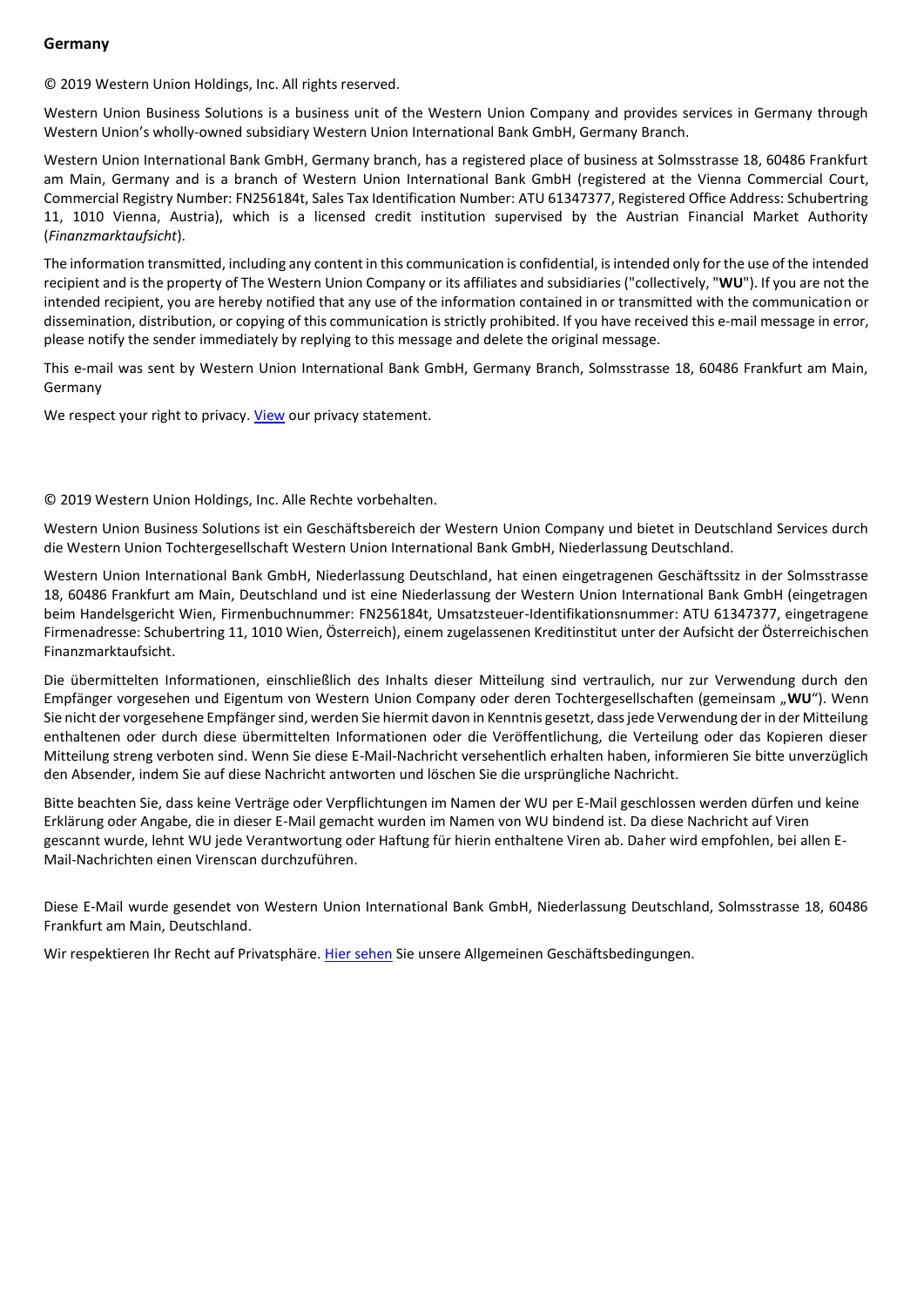## **Hong Kong**

© 2019 Western Union Holdings Inc. All rights reserved.

Western Union Business Solutions is a business unit of The Western Union Company. Services in Hong Kong are provided by Western Union Business Solutions (Hong Kong) Limited, company number 1474270 and CE number BGY438 ("**WUBS**").

The information transmitted, including any content in this communication is confidential, is intended only for the use of the intended recipient and is the property of The Western Union Company or its affiliates and subsidiaries ("**WU**"). If you are not the intended recipient, you are hereby notified that any use of the information contained in or transmitted with the communication or dissemination, distribution, or copying of this communication is strictly prohibited. If you have received this e-mail message in error, please notify the sender immediately by replying to this message and delete the original message. Please note that no contracts or commitments may be concluded on behalf of WU by means of email, and no statement or representation made in this email is binding on behalf of WU. Whilst this message has been scanned for viruses, WU disclaims any responsibility or liability for viruses contained therein. It is therefore recommended that all emails should be scanned for viruses.

This email was sent by Western Union Business Solutions (Hong Kong) Limited, Unit 2210-2218, Level 22 Tower 1, Millennium City, 388 Kwun Tong Road, Kwun Tong, Kowloon, Hong Kong.

We respect your right to privacy. [View](https://secure.westernunion.com/docs/privacy/tgbp/en-hk/) our policy.

#### © 2019 Western Union Holdings Inc. 版權所有 不得轉載

西聯環球商業匯款是西聯匯款公司(The Western Union Company)的分支。 其在香港的服務由西聯環球商業匯款(香港)有限公司,公 司編號1474270, 證監會中央編號BGY438(「WUBS」)提供。

發送的資料(包括本函的任何內容)均屬機密,只供擬送交的收件人使用,並且是西聯匯款或其聯屬公司和附屬公司(「西聯」)的財 物。若您並非擬送交的收件人,謹此知會,我們嚴禁您使用本函的任何資料或隨本函發送的資料,或散播、分發或複製本函。若此電郵 信息誤寄給您,請立刻回覆本信息以知會發件人,並請刪除原來的信息。請注意,我們不會藉著電郵代表西聯締結合約或作出承諾,本 電郵信息內作出的任何聲明或陳述均對西聯無約束力。雖然本信息已經掃描證明不帶病毒,但謹此聲明,西聯不會為信息中所含的病毒 承擔任何責任或法律責任。有鑑於此,建議您掃描所有電郵信件。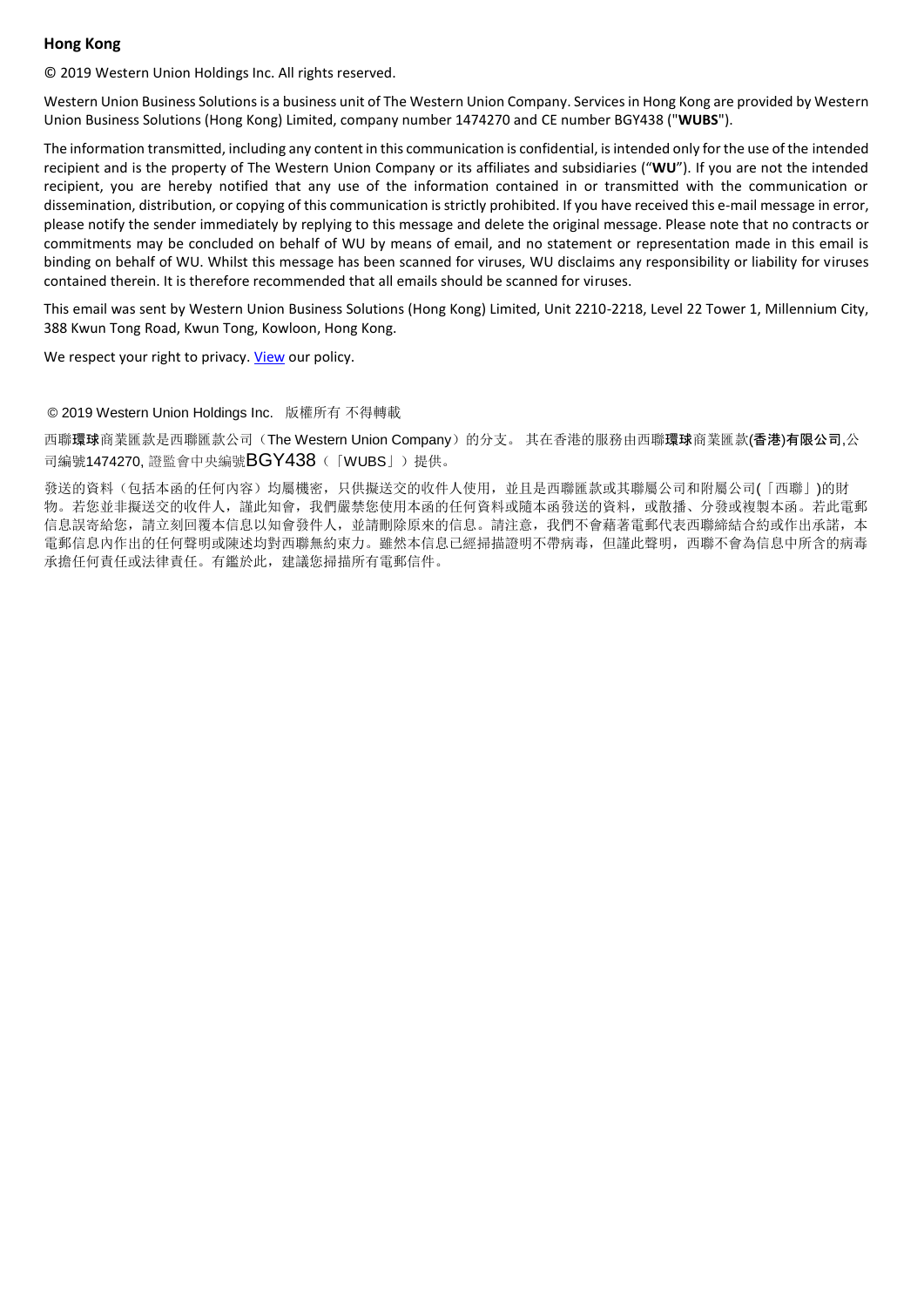## **Ireland**

© 2019 Western Union Holdings, Inc. All rights reserved.

Western Union Business Solutions is a business unit of The Western Union Company. Services in Ireland are provided by Western Union International Bank GmbH (**WUIB**).

WUIB is registered in Austria (Vienna Commercial Court, Commercial Registry Number: FN256184t, Sales Tax Identification Number: ATU 61347377), has its registered office at Schubertring 11, 1010 Vienna, Austria and is licensed by the Austrian Financial Market Authority (*Finanzmarktaufsicht*).. WUIB is regulated by the Central Bank of Ireland for conduct of business rules.

The information transmitted, including any content in this communication is confidential, is intended only for the use of the intended recipient and is the property of The Western Union Company or its affiliates and subsidiaries ("**WU**"). If you are not the intended recipient, you are hereby notified that any use of the information contained in or transmitted with the communication or dissemination, distribution, or copying of this communication is strictly prohibited. If you have received this e-mail message in error, please notify the sender immediately by replying to this message and delete the original message. Please note that no contracts or commitments may be concluded on behalf of WU by means of email, and no statement or representation made in this email is binding on behalf of WU. Whilst this message has been scanned for viruses, WU disclaims any responsibility or liability for viruses contained therein. It is therefore recommended that all emails should be scanned for viruses.

This e-mail was sent by Western Union International Bank GmbH, Schubertring 11, 1010, Vienna, Austria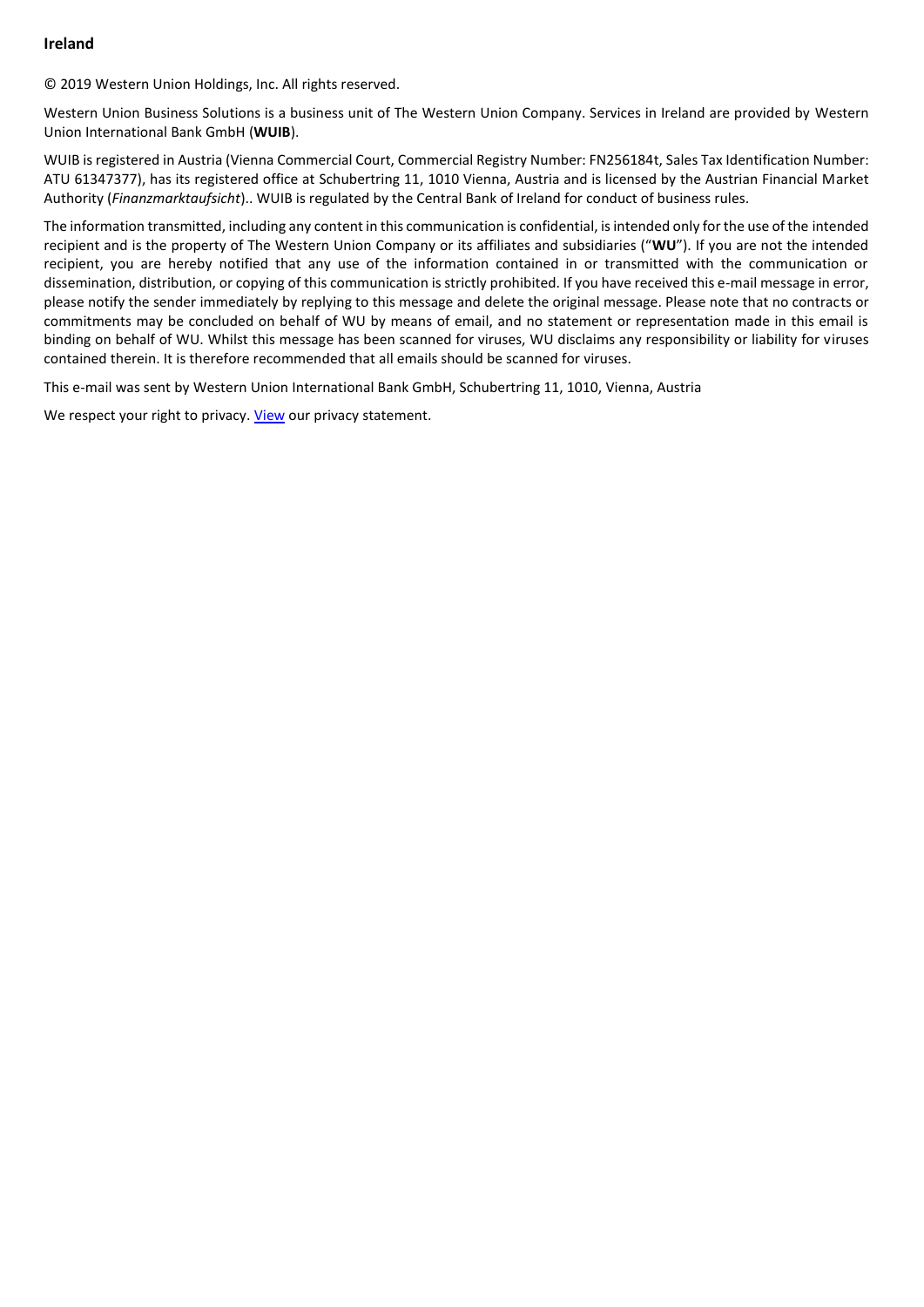#### **Italy**

© 2019 Western Union Holdings Inc.

Western Union Business Solutions is a business unit of the Western Union Company and provides services in Italy through Western Union's wholly-owned subsidiary, Western Union International Bank GmbH, Italy Branch.

Western Union International Bank GmbH, Italy Branch (Registered Office in Rome: via Virigilio Maroso 50, 00142 Italy; Fiscal Code and Companies House Registration number: 13068651002; Enrolled in the Bank Register held by Bank of Italy (no. 3446)), is a branch of Western Union International Bank GmbH, a company organised under Austrian Law (registered at the Vienna Commercial Court, Commercial Registry Number: FN256184t; Sales Tax Identification Number: ATU 61347377; Registered Office: Schubertring 11, A-1010 Vienna, Austria; Corporate Capital: €12.000.000; Sole Shareholder (and therefore subject to the direction and coordination activity of): Western Union Overseas Limited) and which is a bank registered on a list of banks maintained by the Austrian Financial Market Authority (*Finanzmarktaufsicht*).

The information transmitted, including any content in this communication is confidential, is intended only for the use of the intended recipient and is the property of The Western Union Company or its affiliates and subsidiaries (collectively, "**WU**"). If you are not the intended recipient, you are hereby notified that any use of the information contained in or transmitted with the communication or dissemination, distribution, or copying of this communication is strictly prohibited. If you have received this e-mail message in error, please notify the sender immediately by replying to this message and delete the original message. Please note that no contracts or commitments may be concluded on behalf of WU by means of email, and no statement or representation made in this email is binding on behalf of WU.

Whilst this message has been scanned for viruses, WU disclaims any responsibility or liability for viruses contained therein. It is therefore recommended that all emails should be scanned for viruses.

This e-mail was sent by Western Union International Bank GmbH, Italy Branch, Via Virgilio Maroso, 50 – 00142 Roma

We respect your right to privacy. [View](https://secure.westernunion.com/docs/privacy/wubsglobal/en-it.pdf) our privacy statement.

## © 2019 Western Union Holdings Inc.

Western Union Business Solutions è una linea di business di The Western Union Company e offre servizi in Italia attraverso Western Union International Bank GmbH, succursale italiana, totalmente detenuta da Western Union.

Western Union International Bank GmbH, succursale italiana, con sede a Roma (00142), Via Virgilio Maroso n. 50, codice fiscale, partitiva IVA e numero di registrazione presso il Registro delle Imprese di Roma 13068651002, iscritta all'Albo degli Istituti bancari come succursale di banca comunitaria tenuto presso la Banca d'Italia con il numero 3446, è la sede secondaria di Western Union International Bank GmbH, una società di diritto austriaco, con sede legale a Schubertring 11, A-1010 Vienna, Austria, capitale sociale di € 12.000.000, avente come socio unico, e quindi

soggetta all'attività di direzione e coordinamento di, Western Union Overseas Limited, iscritta presso il Registro delle Imprese austriaco con il numero 256184t e iscritta presso l'albo delle banche tenuto presso l'Autorità di Vigilanza Austriaca («*Finanzmarktaufsicht*»).

Tutte le informazioni trasmesse, inclusi i contenuti di questa comunicazione si intendono confidenziali e per esclusivo utilizzo del destinatario e sono di proprietà di The Western Union Company, delle proprie consociate o succursali (di seguito "**WU**"). Se questa comunicazione non è indirizzata a voi, vi informiamo che l'uso non autorizzato di codeste informazioni (tramite inoltro, distribuzione, copiatura) è strettamente proibito. Se avete ricevuto questa email per errore, siete pregati di informare il mittente rispondendo al messaggio e cancellando quello originale. WU non sottoscrive contratti o assume impegni tramite email; nessuna indicazione o garanzia contenuta in questa email è da considerarsi vincolante nei confronti di WU.

Sebbene tale messaggio di posta elettronica sia stato controllato per la presenza di eventuali virus, WU declina ogni responsabilità in relazione a tale evenienza. Si raccomanda, pertanto, di verificare preventivamente ogni email per la presenza di virus.

Questa email è stata inviata da Western Union International Bank GmbH, succursale italiana, via Virgilio Maroso, 50 – 00142 Roma

[Annulla l'iscrizione](http://eloqua.link/e/cu.aspx?s=%3cspan%20class=eloquaemail%3esiteid%3c/span%3e&elqc=%3cspan%20class=eloquaemail%3ecampaignid%3c/span%3e&elq=%3cspan%20class=eloquaemail%3erecipientid%3c/span%3e) ai messaggi e-mail di questa campagna. | [Annulla l'iscrizione](http://eloqua.link/e/u.aspx?s=%3cspan%20class=eloquaemail%3esiteid%3c/span%3e&elq=%3cspan%20class=eloquaemail%3erecipientid%3c/span%3e) a tutti i messaggi e-mail di Western Union Business Solutions.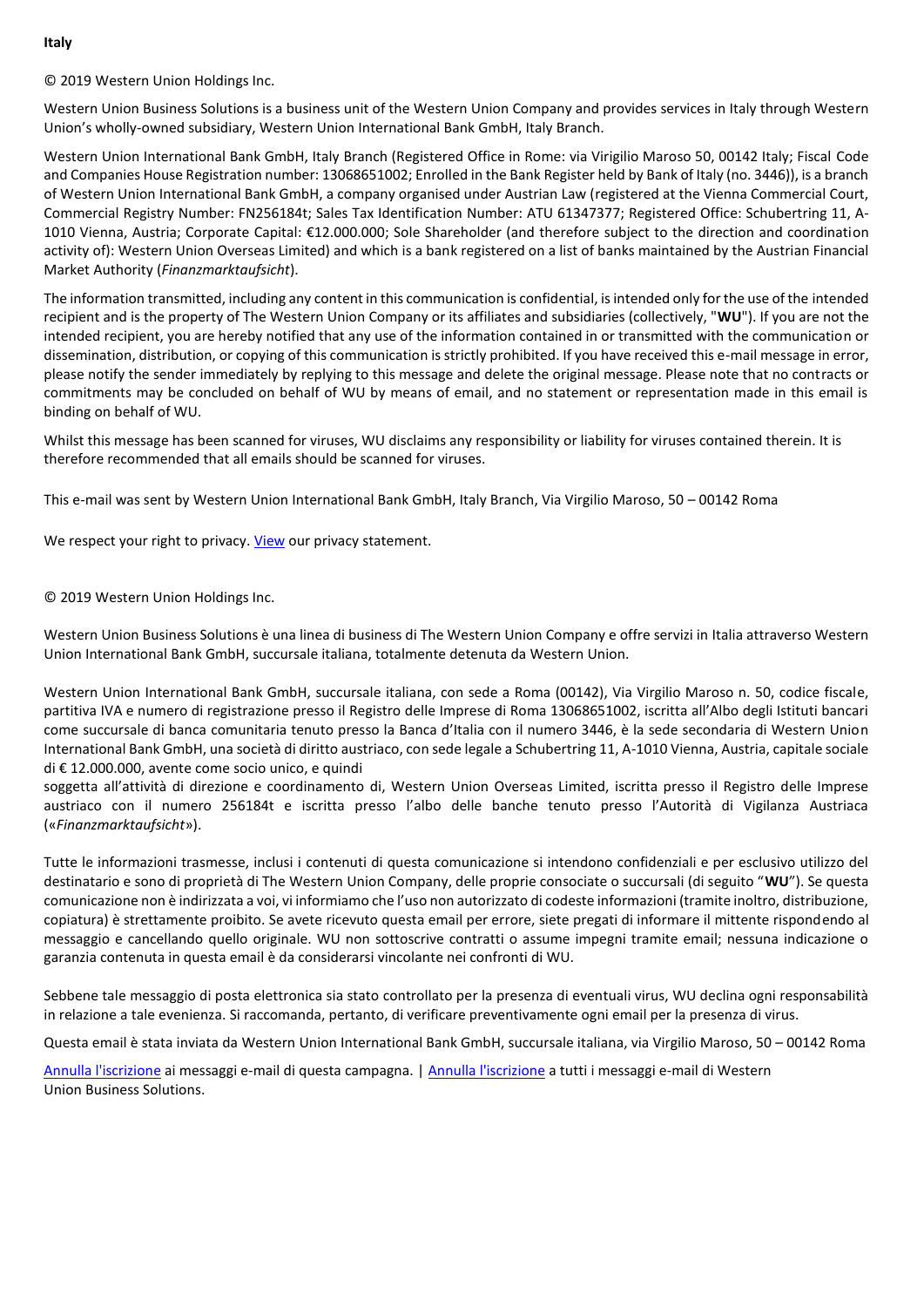#### **Japan**

© 2019 Western Union Holdings Inc. All rights reserved.

Western Union Business Solutions is a business unit of The Western Union Company. Western Union Business Solutions operates in Japan through Western Union Business Solutions Japan KK ("**WUBS**").

The information transmitted, including any content in this communication is confidential, is intended only for the use of the intended recipient and is the property of The Western Union Company or its affiliates and subsidiaries. If you are not the intended recipient, you are hereby notified that any use of the information contained in or transmitted with the communication or dissemination, distribution, or copying of this communication is strictly prohibited. If you have received this e-mail message in error, please notify the sender immediately by replying to this message and delete the original message. Please note that no contracts or commitments may be concluded on behalf of The Western Union Company or any of its affiliates or subsidiaries ("WU") by means of email, and no statement or representation made in this email is binding on behalf of WU. Whilst this message has been scanned for viruses, WU disclaims any responsibility or liability for viruses contained therein. It is therefore recommended that all emails should be scanned for viruses

© 2019 Western Union Holdings Inc. All rights reserved.

Western Union Business Solutions は Western Union 社の事業部門です。ウエスタンユニオン・ビジネスソリューションズはウエスタンユニオ ン・ビジネスソリューションズ・ジャパン株式会社("**WUBS**") を通じ日本での業務を行っております。

この通信のあらゆる内容を含め、送信される情報は機密情報であり、意図された受信者による使用のみを目的としており、その内容は Western Union 社またはその関連会社・子会社に帰属します。万一、意図した受信者以外の方が本文書を受け取った場合、この通信 の情報またはこの通信とともに送信された情報のいかなる使用、頒布、配布、あるいは、この通信の内容を複製することは、固く禁じられて いることをここにお知らせいたします。本メッセージを誤って受信した場合は、本メッセージに返信することですみやかに送信者に通知するとと もに、元のメッセージを削除・破棄していただけますよう、お願い申し上げます。Western Union 社またはその関連会社・子会社 (「WU」) が 電子メールをその手段として契約または約束を締結することは一切ありません。また、この電子メール上で行われた提示または表明に対 し、WU はいかなる義務も負わないものとします。このメッセージに対しウイルス検査を実施しておりますが、万一、メッセージにウイルス等が 含まれていたとしても、WU はその責任または義務を負わないものとします。そのため、すべての電子メールに対しウイルス検査を実施するこ とが推奨されています。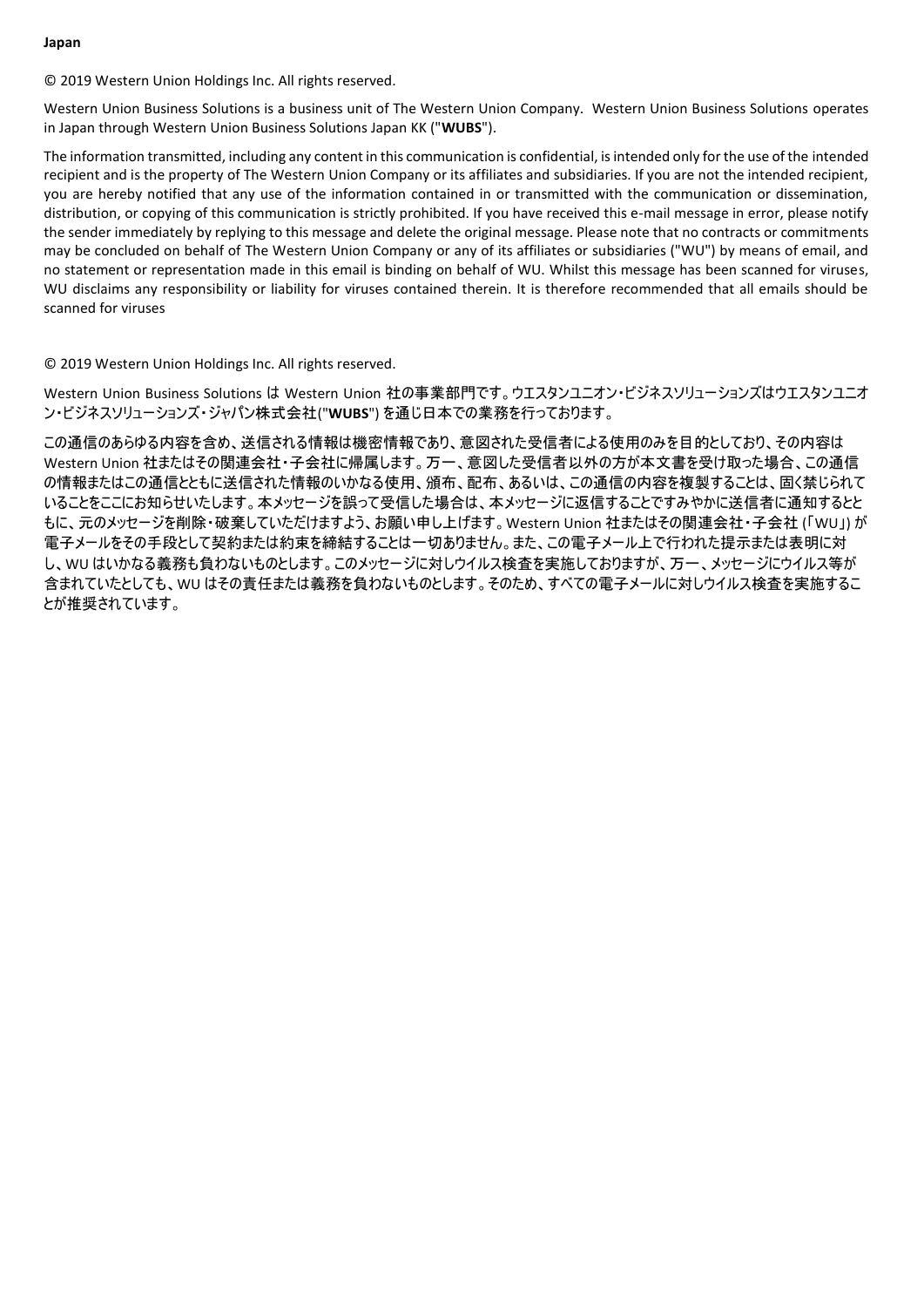#### **Malaysia**

© 2019 Western Union Holdings Inc. All rights reserved.

Western Union Payments (Malaysia) Sdn. Bhd. (Company Number 970512-P) ("**WUP Malaysia**") is a private limited company incorporated in Malaysia with its registered office located at 16th Floor, Wisma Sime Darby, Jalan Raja Laut, 50350 Kuala Lumpur, Malaysia.

WUP Malaysia is licensed by the Central Bank of Malaysia under the *Money Services Business Act* 2011 (Licence No. 01211) to carry on remittance business. WUP Malaysia is part of the Western Union group of companies, a world-wide leader in consumer and business payments and financial services. This e-mail was sent by Western Union Payments (Malaysia) Sdn. Bhd., 16<sup>th</sup> Floor, Wisma Sime Darby, Jalan Raja Laut, 50350 Kuala Lumpur, Malaysia.

We respect your right to privacy. [View](https://secure.westernunion.com/docs/privacy/wubsglobal/en-my.pdf) our statement.

## © 2019 Western Union Holdings, Inc. Semua hak terpelihara

Western Union Payments (Malaysia) Sdn. Bhd. (Nombor Syarikat 970512-P) ("**WUP Malaysia**") adalah sebuah syarikat sendirian berhad yang diperbadankan di Malaysia dengan pejabat berdaftarnya di Tingkat 16, Wisma Sime Darby, Jalan Raja Laut, 50350 Kuala Lumpur, Malaysia.

WUP Malaysia adalah dilesenkan oleh Bank Negara Malaysia di bawah *Akta Perniagaan Perkhidmatan Wang* 2011 (No. Lesen 01211) untuk menjalankan perniagaan pengiriman wang. WUP Malaysia adalah sebahagian daripada kumpulan syarikat Western Union, pemimpin dalam pembayaran pengguna dan perniagaan dan perkhidmatan-perkhidmatan kewangan di seluruh dunia.

WUP Malaysia menghormati hak privasi anda. Dasar Privasi WUP Malaysia boleh diakses di <https://secure.westernunion.com/docs/privacy/en-my/>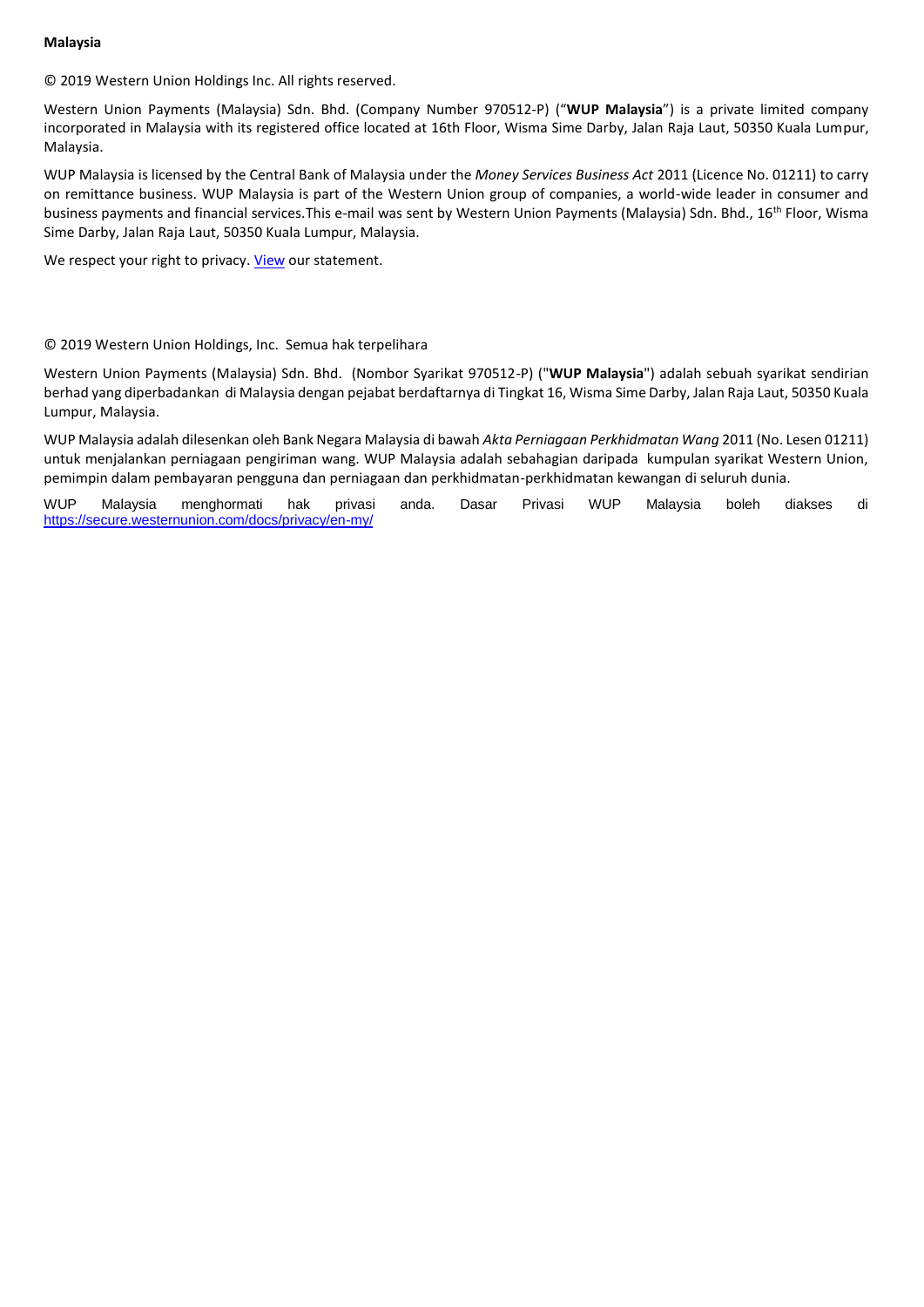#### **Malta**

© 2019 Western Union Holdings Inc. All rights reserved.

Western Union Business Solutions is a business unit of The Western Union Company. Services in Malta are provided by Western Union Business Solutions (Malta) Limited, a limited company registered in Malta (Company Number C22339) with its registered office at W Business Centre, Level 5, Triq Dun Karm, Birkirkara By-Pass, Birkirkara, BKR 9033, Malta and which is licensed and regulated by the Malta Financial Services Authority to undertake the business of financial services in terms of the Financial Institutions Act.

The information transmitted, including any content in this communication is confidential, is intended only for the use of the intended recipient and is the property of The Western Union Company or its affiliates and subsidiaries (collectively, "**WU**"). If you are not the intended recipient, you are hereby notified that any use of the information contained in or transmitted with the communication or dissemination, distribution, or copying of this communication is strictly prohibited. If you have received this e-mail message in error, please notify the sender immediately by replying to this message and delete the original message. Please note that no contracts or commitments may be concluded on behalf of WU by means of email, and no statement or representation made in this email is binding on behalf of WU. Whilst this message has been scanned for viruses, WU disclaims any responsibility or liability for viruses contained therein. It is therefore recommended that all emails should be scanned for viruses.

This e-mail was sent by Western Union Business Solutions (Malta) Limited, W Business Centre, Level 5, Triq Dun Karm, Birkirkara By-Pass, Birkirkara, BKR 9033, Malta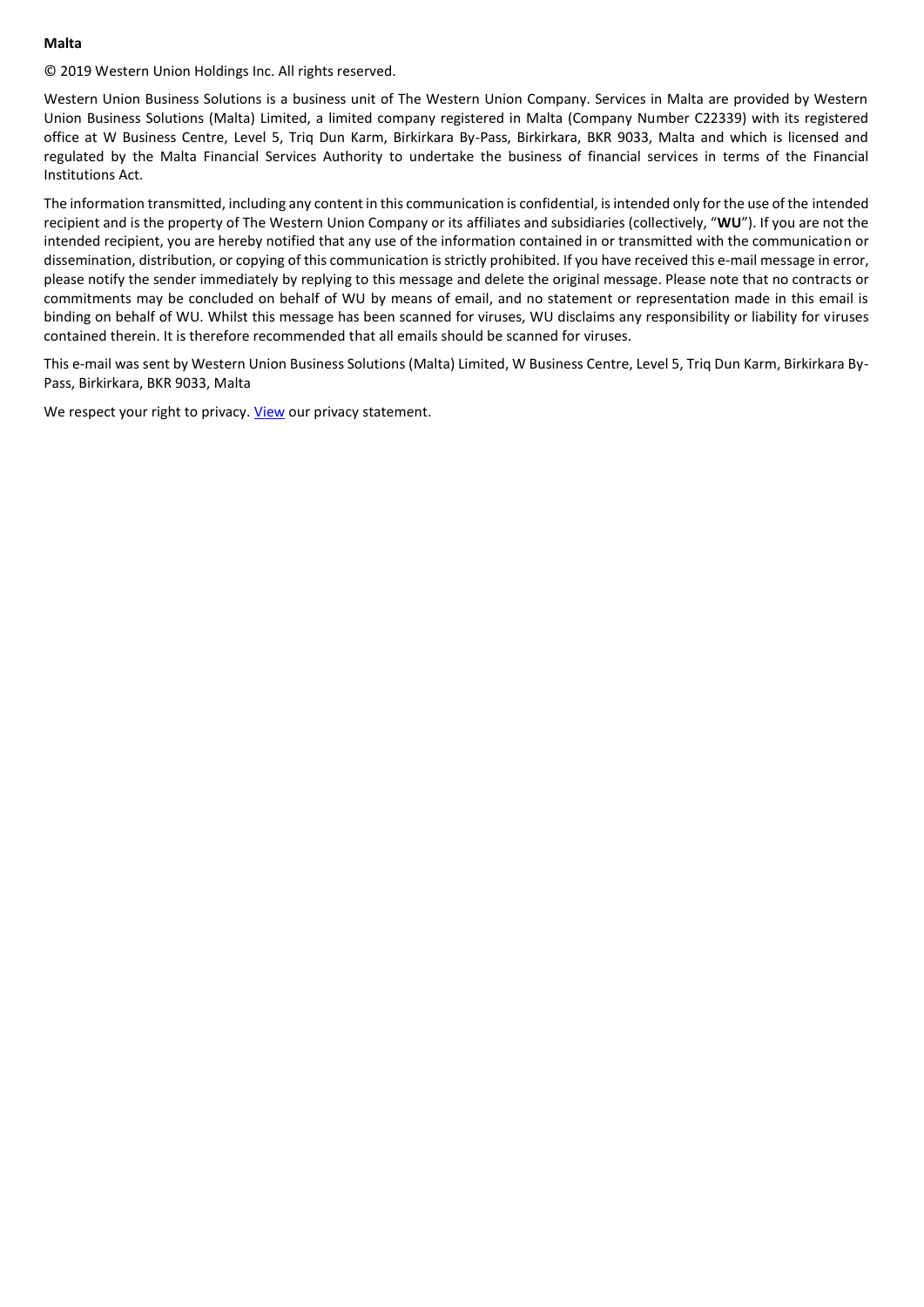#### **New Zealand**

© 2019 Western Union Holdings Inc. All rights reserved.

Western Union Business Solutions is a business unit of The Western Union Company. Services in New Zealand are provided by Western Union Business Solutions (Australia) Pty Ltd, NZ branch (company number 3527631 and FSP 168204) ("**WUBS**").

The information transmitted, including any content in this communication is confidential, is intended only for the use of the intended recipient and is the property of The Western Union Company or its affiliates and subsidiaries. If you are not the intended recipient, you are hereby notified that any use of the information contained in or transmitted with the communication or dissemination, distribution, or copying of this communication is strictly prohibited. If you have received this e-mail message in error, please notify the sender immediately by replying to this message and delete the original message. Please note that no contracts or commitments may be concluded on behalf of The Western Union Company or any of its affiliates or subsidiaries ("**WU**") by means of email, and no statement or representation made in this email is binding on behalf of WU. Whilst this message has been scanned for viruses, WU disclaims any responsibility or liability for viruses contained therein. It is therefore recommended that all emails should be scanned for viruses.

This e-mail was sent by Western Union Business Solutions, Level 5, Zurich House, 21 Queen St Auckland, New Zealand

We respect your right to privacy. [View](https://secure.westernunion.com/docs/privacy/wubsglobal/en-nz.pdf) our statement.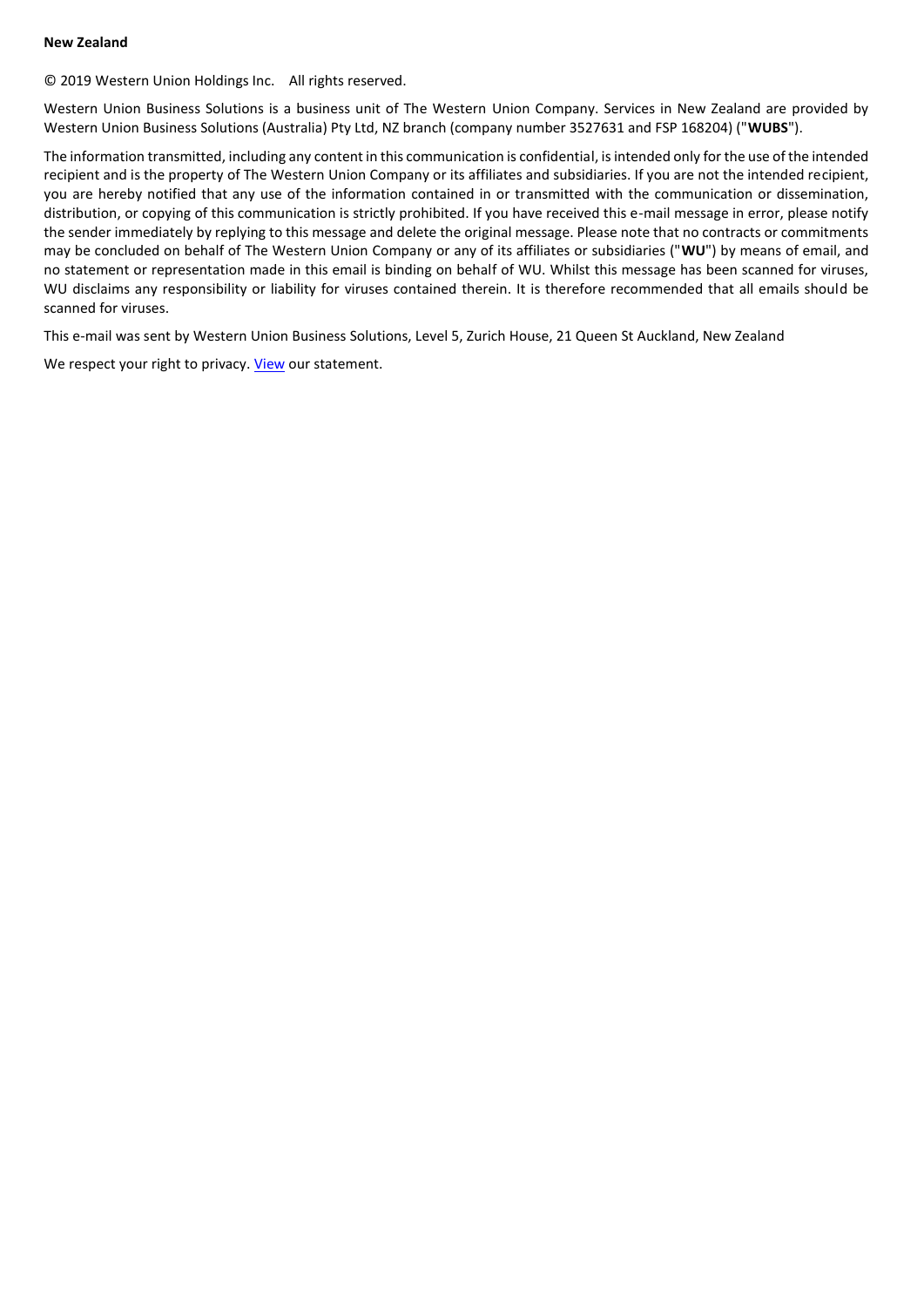## **Poland**

© 2019 Western Union Holdings Inc. All rights reserved.

Western Union Business Solutions is a business unit of The Western Union Company and provides services in Poland through Western Union International Bank GmbH, Polish Branch.

Western Union International Bank GmbH, Polish Branch (KRS No: 0000458059, NIP No: 1080015322), has a registered place of business at Al. Jana Pawla II 29, 00-867 Warsaw, Poland, and is a branch of Western Union International Bank GmbH (registration number 256184t, VAT Number ATU61347377) Schubertring 11, 1010 Vienna, Austria.

The information transmitted, including any content in this communication is confidential, is intended only for the use of the intended recipient and is the property of The Western Union Company or its affiliates and subsidiaries (collectively, "WU"). If you are not the intended recipient, you are hereby notified that any use of the information contained in or transmitted with the communication or dissemination, distribution, or copying of this communication is strictly prohibited. If you have received this e-mail message in error, please notify the sender immediately by replying to this message and delete the original message. Please note that no contracts or commitments may be concluded on behalf of WU by means of email, and no statement or representation made in this email is binding on behalf of WU. Whilst this message has been scanned for viruses, WU disclaims any responsibility or liability for viruses contained therein. It is therefore recommended that all emails should be scanned for viruses.

This e-mail was sent by Western Union International Bank Gmbh, Polish Branch, Al. Jana Pawla II 29, 00-867 Warsaw, Poland

We respect your right to privacy. [View](https://secure.westernunion.com/docs/privacy/wubsglobal/en-pl.pdf) our privacy statement.

#### © 2019 Western Union Holdings Inc. Wszelkie prawa zastrzeżone.

Spółka Western Union Business Solutions jest częścią firmy Western Union i świadczy usługi w Polsce za pośrednictwem Western Union International Bank GmbH, sp. z o.o. Oddział w Polsce.

Western Union International Bank GmbH, sp. z o.o. Oddział w Polsce (numer KRS: 0000458059, numer NIP: 1080015322), jest zarejestrowany pod adresem Al. Jana Pawla II 29, 00-867 Warszawa, Polska, oraz jest oddziałem Western Union International Bank GmbH (zarejestrowanego pod numerem 256184t) Schubertring 11, 1010 Wiedeń, Austria.

Przekazywane informacje, w tym treść tej komunikacji, są poufne, przeznaczone do użytku wyłącznie przez wskazanego adresata i stanowią własność firmy Western Union lub jej oddziałów i podmiotów zależnych (określanych łącznie jako "WU"). Jeśli nie jesteś takim adresatem, niniejszym informujemy, że jakiekolwiek używanie informacji zawartych lub przesyłanych podczas komunikacji, upowszechnianie, dystrybuowanie lub kopiowanie treści przekazywanych w ramach tej komunikacji jest surowo zakazane. W razie omyłkowego otrzymania tej wiadomości e-mail prosimy o natychmiastowe powiadomienie nadawcy (poprzez wysłanie odpowiedzi na nią) i usunięcie oryginalnej wiadomości. Należy mieć na uwadze, że w imieniu WU nie mogą być drogą mailową zawierane żadne kontrakty ani składane żadne zobowiązania, a żadne oświadczenia lub opisy stanu faktycznego zawarte w tej wiadomości email nie są wiążące w imieniu WU. Ponieważ niniejsza wiadomość została sprawdzona pod kątem wirusów, firma WU zrzeka się jakiejkolwiek odpowiedzialności lub zobowiązań z tytułu ewentualnych wirusów w niej występujących. Z tego względu zaleca się skanowanie wszystkich wiadomości e-mail pod kątem wirusów.

Ta wiadomość została wysłana przez Western Union International Bank GmbH, sp. z o.o. Oddział w Polsce, Al. Jana Pawla II 29, 00- 867 Warszawa, Polska

Szanujemy Twoje prawo do prywatności[. Wyświetl](https://secure.westernunion.com/docs/privacy/wubsglobal/pl-pl.pdf) nasze zasady.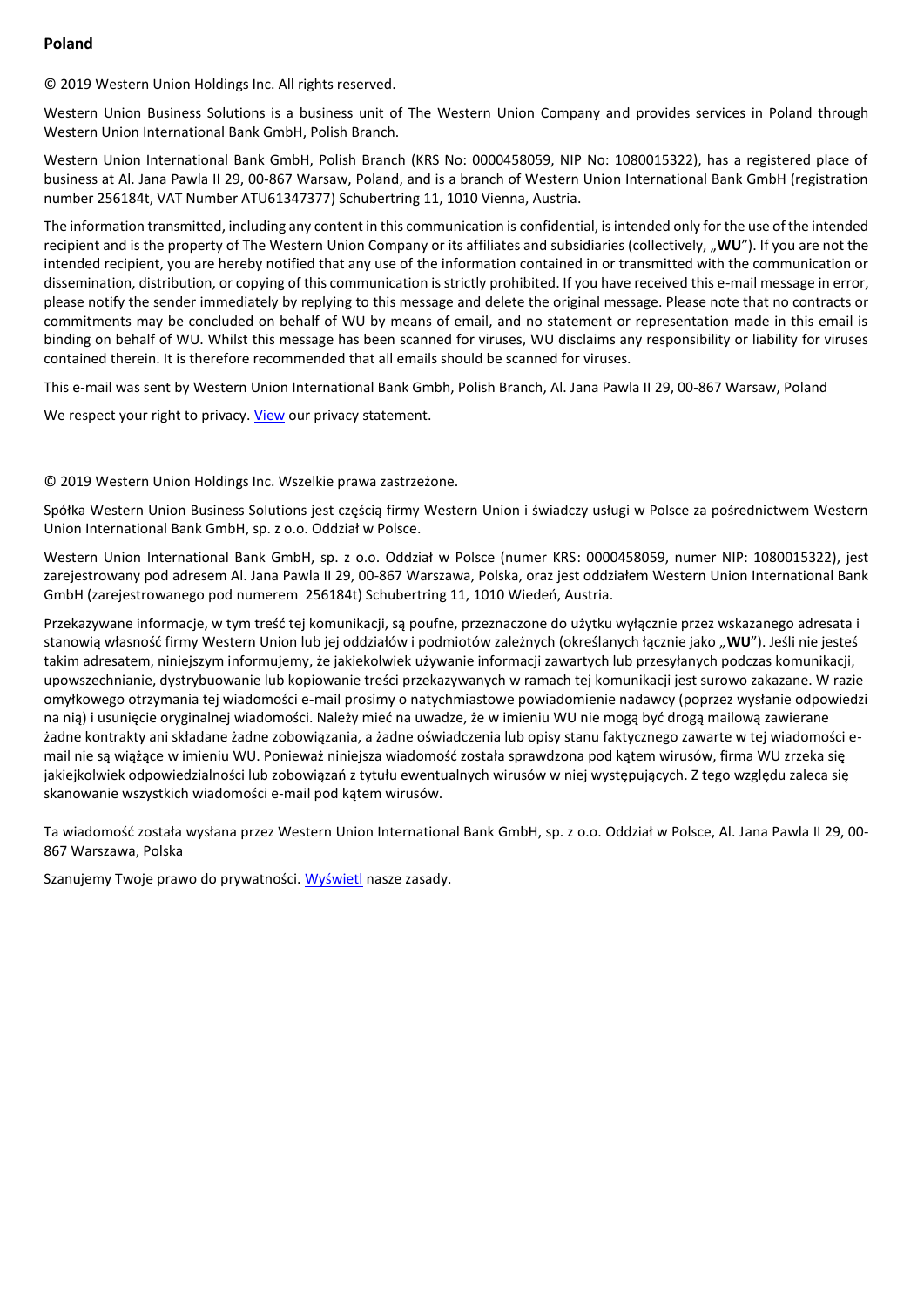# **Singapore**

© 2019 Western Union Holdings Inc. All rights reserved.

Western Union Business Solutions is a business unit of The Western Union Company. Depending on the nature and scope of the services, services in Singapore are provided by Western Union Business Solutions (Singapore) Pte Ltd (Remittance Licence No. 01230) and/or WUBS Financial Services (Singapore) Pte Ltd (Capital Markets Services Licence No. 100116-3) (collectively referred to as "**WUBS**").

The information transmitted, including any content in this communication is confidential, is intended only for the use of the intended recipient and is the property of The Western Union Company or its affiliates and subsidiaries. If you are not the intended recipient, you are hereby notified that any use of the information contained in or transmitted with the communication or dissemination, distribution, or copying of this communication is strictly prohibited. If you have received this e-mail message in error, please notify the sender immediately by replying to this message and delete the original message. Please note that no contracts or commitments may be concluded on behalf of The Western Union Company or any of its affiliates or subsidiaries ("**WU**") by means of email, and no statement or representation made in this email is binding on behalf of WU. Whilst this message has been scanned for viruses, WU disclaims any responsibility or liability for viruses contained therein. It is therefore recommended that all emails should be scanned for viruses.

This e-mail was sent by Western Union Business Solutions (Singapore) Pte Ltd and WUBS Financial Services (Singapore) Pte Ltd, 77 Robinson Road #35-01 Robinson 77 Singapore 068896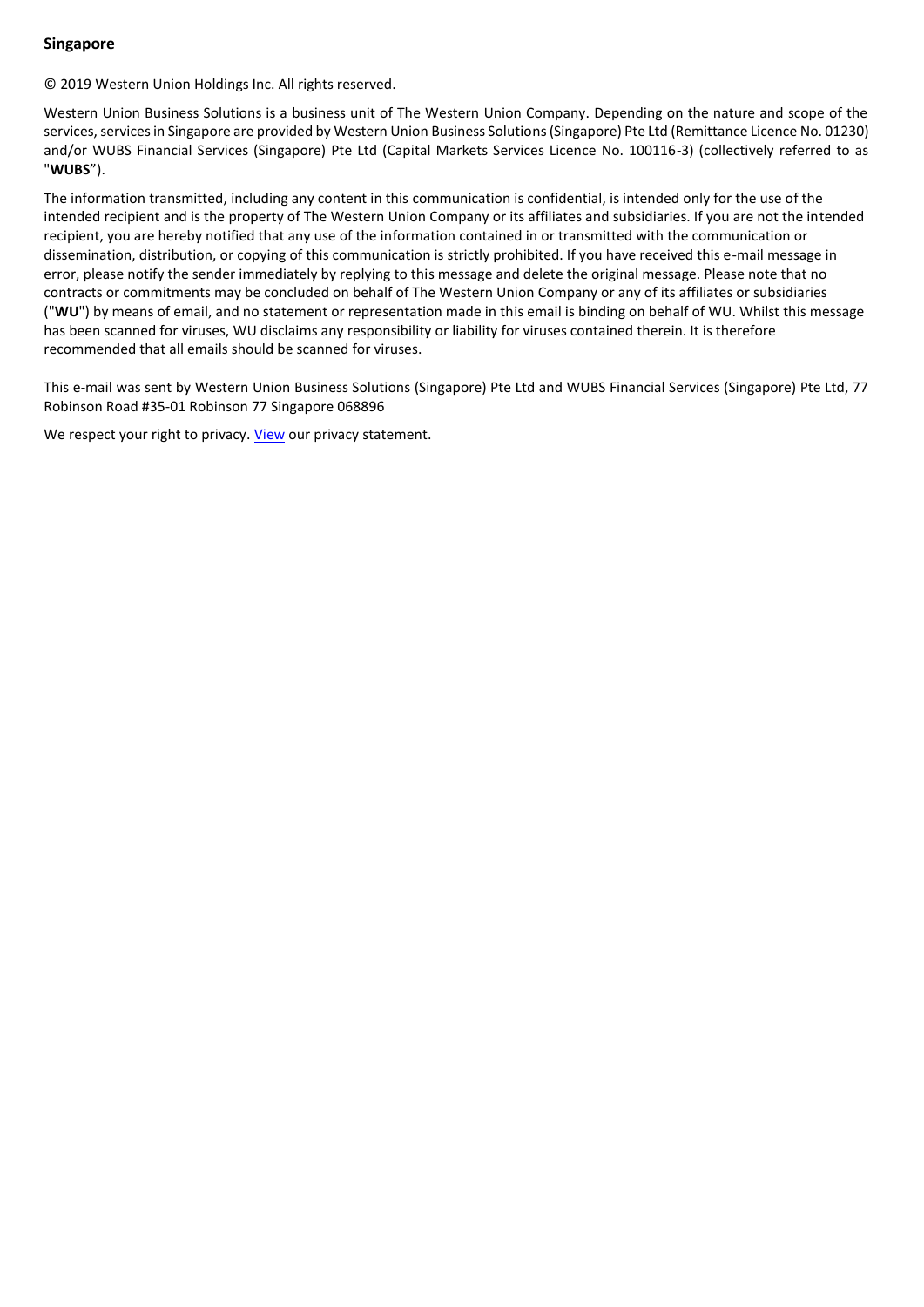# **Switzerland**

© 2019 Western Union Holdings, Inc. All rights reserved.

Western Union Business Solutions is a business unit of The Western Union Company, and provides services in Switzerland through Rüesch International, LLC (Swiss branch) ("**Rüesch**"). Rüesch has a registered place of business at Werdstrasse 2, P.O. Box 2063, 8021 Zurich, Switzerland.

Rüesch is organised in the United States. Therefore, it is subject to United States rules and regulations with respect to certain transactions with its clients. However, Rüesch is not registered with the U.S. Commodity Futures Trading Commission as a Commodity Trading Advisor, as a Swap Dealer, or in any other capacity. Rüesch is not a member of the U.S. National Futures Association. Protections that would otherwise be available under the U.S. Commodity Exchange Act, the rules of the U.S. Commodity Futures Trading Commission, or the rules of the U.S. National Futures Association will not be available in connection with a client's relationship with, or transactions with, Rüesch.

The information transmitted, including any content in this communication, is confidential, is intended only for the use of the intended recipient and is the property of The Western Union Company or its affiliates and subsidiaries ("**WU**"). If you are not the intended recipient, you are hereby notified that any use of the information contained in or transmitted with the communication or dissemination, distribution, or copying of this communication is strictly prohibited. If you have received this e-mail message in error, please notify the sender immediately by replying to this message and delete the original message. Please note that no contracts or commitments may be concluded on behalf of WU by means of e-mail, and no statement or representation made in this e-mail is binding on behalf of WU. Whilst this message has been scanned for viruses, WU disclaims any responsibility or liability for viruses contained therein. It is therefore recommended that all e-mails should be scanned for viruses.

This e-mail was sent by Rüesch International, LLC (Swiss branch), Werdstrasse 2, P.O. Box 2063, 8021 Zurich, Switzerland.

We respect your right to privacy. [View](https://secure.westernunion.com/docs/privacy/wubsglobal/en-ch.pdf) our privacy statement.

#### © 2019 Western Union Holdings, Inc. Tous droits réservés.

Western Union Business Solutions est une unité opérationnelle de The Western Union Company et propose des services en Suisse au travers de sa succursale Rüesch International, LLC (succursale suisse) ("**Rüesch**"), dont le siège est à Werdstrasse 2, case postale 2063, 8021 Zurich, Suisse.

Rüesch est organisées aux Etats-Unis. Par conséquent, Rüesch est soumise à la législation et réglementation des Etats-Unis pour certaines transactions avec ses clients. Cela étant, Rüesch n'est pas enregistrée auprès de la *Commodity Futures Trading Commission* (CFTC) américaine, que ce soit en tant que *Commodity Trading Advisor*, *Swap Dealer* ou autre. Rüesch n'est pas membre de la *National Futures Association* américaine. La protection qui serait octroyée par la législation américaine relative aux bourses de matières premières (*Commodity Exchange Act*), la réglementation de la CFTC ou les règles de la National Futures Association n'est dès lors pas disponible dans le cadre d'une relation client ou des transactions avec Rüesch.

Les informations transmises, y compris le contenu confidentiel de cette communication n'est destiné qu'à des destinataires précis et reste la propriété de Western Union Company ou de ses affiliés et filiales ("**WU**"). Si vous ne faites pas partie des destinataires prévus, nous vous informons par la présente qu'il est strictement interdit d'utiliser les informations contenues dans ce document, de les communiquer ou transmettre, distribuer ou copier. Si vous avez reçu ce courriel par erreur, veuillez en avertir l'expéditeur immédiatement en répondant à ce message et supprimer le message d'origine. Notez qu'aucun contrat ou engagement ne peut être conclu pour le compte de WU par courriel et aucune déclaration ou représentation présente dans ce courriel ne peut lier WU. Ce message a été analysé pour éliminer tout risque de virus, toutefois, WU décline toute responsabilité en cas de virus. Il est recommandé d'analyser tous les courriels pour éviter les risques de virus.

Ce courriel a été envoyé par Rüesch International, LLC (succursale suisse), Werdstrasse 2, case postale 2063, 8021 Zurich, Suisse. Nous respectons votre droit à la confidentialité. [Consultez](https://secure.westernunion.com/docs/privacy/wubsglobal/fr-ch.pdf) notre politique.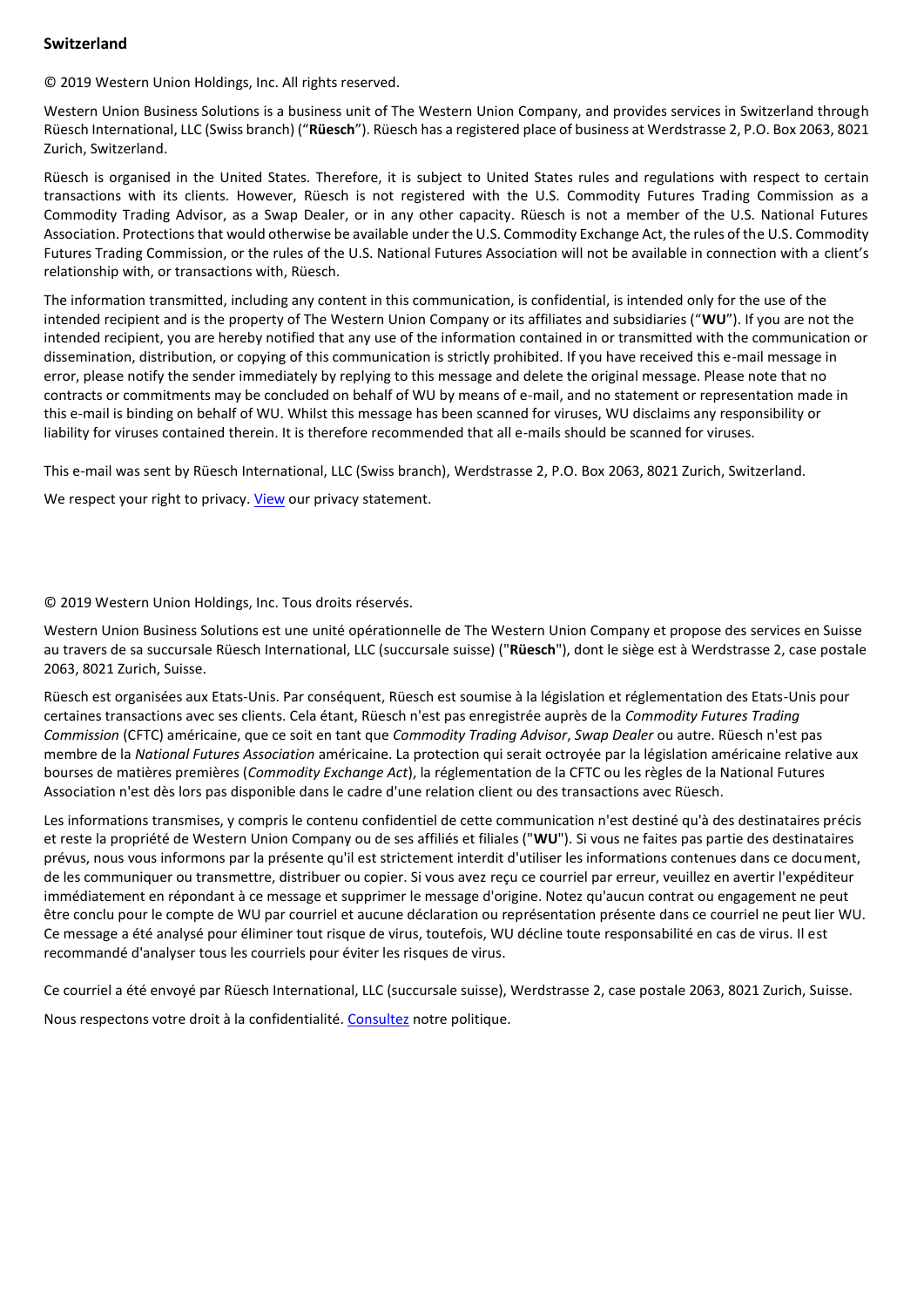© 2019 Western Union Holdings, Inc. Alle Rechte vorbehalten.

Western Union Business Solutions ist ein Geschäftsbereich von The Western Union Company und erbringt ihre Dienstleistungen in der Schweiz durch Rüesch International, LLC (Schweizer Niederlassung) ("**Rüesch**"). Rüesch hat seinen eingetragenen Geschäftssitz an der Werdstrasse 2, Postfach 2063, 8021 Zürich, Schweiz.

Rüesch ist in den Vereinigten Staaten organisiert. Daher unterliegt es den Regeln und Vorschriften der Vereinigten Staaten in Bezug auf bestimmte Transaktionen mit seinen Kunden. Rüesch ist jedoch nicht bei der U.S. Commodity Futures Trading Commission als Commodity Trading Advisor, als Swap Dealer oder anderweitig registriert. Rüesch ist nicht Mitglied der U.S. National Futures Association. Schutzmassnahmen, die sonst nach dem U.S. Commodity Exchange Act, den Regeln der U.S. Commodity Futures Trading Commission oder den Regeln der U.S. National Futures Association verfügbar wären, stehen in Zusammenhang mit der Beziehung eines Kunden zu Rüesch oder Transaktionen mit Rüesch nicht zur Verfügung.

Die übermittelten Informationen, einschliesslich des Inhalts dieser Mitteilung sind vertraulich, nur zur Verwendung durch den Empfänger vorgesehen und Eigentum von Western Union Company oder dessen Tochtergesellschaften ("**WU**"). Wenn Sie nicht der vorgesehene Empfänger sind, werden Sie hiermit davon in Kenntnis gesetzt, dass jede Verwendung der in der Mitteilung enthaltenen oder durch diese übermittelten Informationen oder die Veröffentlichung, die Verteilung oder das Kopieren dieser Mitteilung streng verboten sind. Wenn Sie diese E-Mail-Nachricht versehentlich erhalten haben, informieren Sie bitte unverzüglich den Absender, indem Sie auf diese Nachricht antworten, und löschen Sie die ursprüngliche Nachricht. Bitte beachten Sie, dass keine Verträge oder Verpflichtungen im Namen von WU per E-Mail geschlossen werden dürfen und keine Erklärung oder Angabe, die in dieser E-Mail gemacht wurden im Namen von WU bindend ist. Da diese Nachricht auf Viren gescannt wurde lehnt WU jede Verantwortung oder Haftung für hierin enthaltene Viren ab. Daher wird empfohlen, bei allen E-Mail-Nachrichten einen Virenscan durchzuführen.

Diese E-Mail wurde gesendet von Rüesch International, LLC (schweizer Niederlassung), Werdstrasse 2, Postfach 2063, 8021 Zürich, Switzerland.

Wir respektieren Ihr Recht auf Privatsphäre. [Hier sehen](https://secure.westernunion.com/docs/privacy/wubsglobal/de-ch.pdf) Sie unsere Datenschutzerklärung.

© 2019 Western Union Holdings, Inc. Tutti i diritti riservati.

Western Union Business Solutions è una business unit della Western Union Company e fornisce servizi in Svizzera attraverso Rüesch International, LLC (filiale svizzera) ("**Rüesch**"). Rüesch ha una sede commerciale registrata in Werdstrasse 2, P.O. Box 2063, 8021 Zurigo, Svizzera.

Rüesch è organizzato negli Stati Uniti. Pertanto, è soggetto alle norme e ai regolamenti degli Stati Uniti in relazione a specifiche transazioni con i propri clienti. Rüesch è organizzato negli Stati Uniti. Pertanto, è soggetto alle norme e ai regolamenti degli Stati Uniti in relazione a specifiche transazioni con i propri clienti. Tuttavia, Rüesch non è registrata presso la *Commodity Futures Trading Commission* (CFTC) negli Stati Uniti come *Commodity Trading Advisor*, dealer di swap o in altrefunzioni. Rüesch non è membro della National Futures Association degli Stati Uniti. Le protezioni che sarebbero altrimenti disponibili ai sensi della legge sugli scambi di merci negli Stati Uniti (*Commodity Exchange Act*), le norme della CFTC negli Stati Uniti o le regole della National Futures Association degli Stati Uniti non si applicheranno nei confronti di rapporti contrattuali con i clienti o nei confronti di transazioni con Rüesch.

Le informazioni trasmesse, inclusi i contenuti di questa comunicazione, sono riservate e concepite per essere utilizzate nei confronti di determinati destinatari e sono di proprietà di The Western Union Company o delle sue affiliate e sussidiarie ("**WU**"). Se non siete tra i destinatari previsti e avete ricevuto erroneamente tali informazioni, è severamente proibitocomunicarle,diffonderle, distribuirle o copiarle . Se hai ricevuto questo messaggio e-mail per errore, ti preghiamo di avvisare immediatamente il mittente rispondendo a questo messaggio ed eliminare il messaggio originale. Si prega di notare che nessun contratto o impegno possa essere stipulato per conto di WU a mezzo e-mail, e nessuna dichiarazione o informazione in questa e-mail è vincolante per conto di WU. Seppur questo messaggio sia stato previamente scansionato per la ricerca di virus, WU declina ogni responsabilità per possibili virus in esso contenuti. Si consiglia pertanto di eseguire la scansione antivirus di tutte le e-mail.

Questa e-mail è stata inviata da Rüesch International, LLC (filiale svizzera), Werdstrasse 2, P.O. Box 2063, 8021 Zurigo, Svizzera. 000000

Rispettiamo il diritto alla privacy. Guarda la nostra informativa sulla privacy.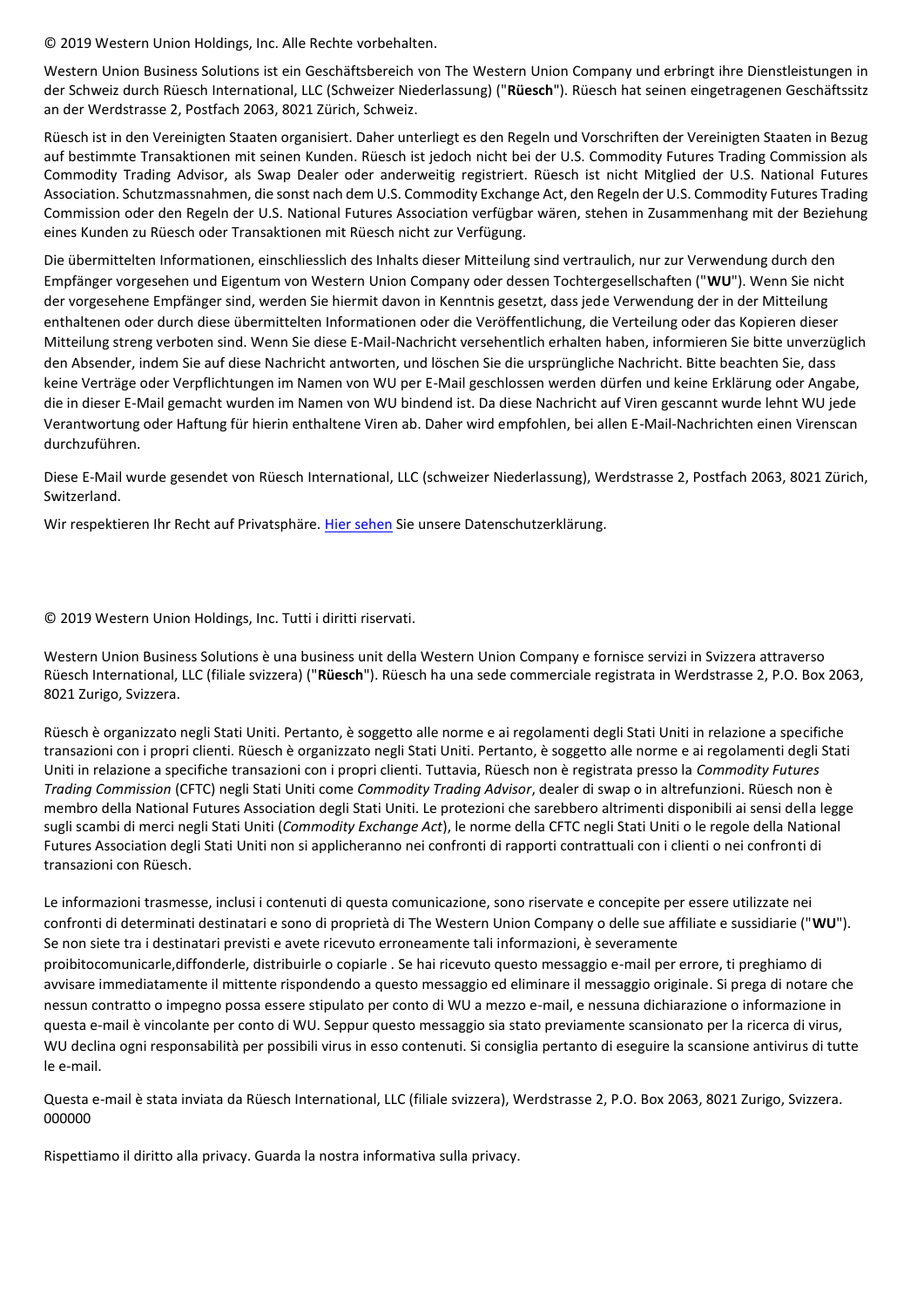# **United Kingdom**

© 2019 Western Union Holdings, Inc. All rights reserved.

Western Union Business Solutions is a business unit of the Western Union Company and provides services in the UK through Western Union's wholly-owned subsidiary, Western Union International Bank GmbH, UK Branch (**WUIB**).

WUIB (Branch Address: 131 Finsbury Pavement, London, EC2A 1NT) is a branch of Western Union International Bank GmbH (registered in Austria, company number FN256184t, VAT Number ATU61347377, with its registered office at Schubertring 11, 1010 Vienna, Austria), which is licensed by the Austrian Financial Market Authority (*Finanzmarktaufsicht*). WUIB is subject to limited regulation by the UK Financial Conduct Authority and Prudential Regulation Authority. Details about the extent of WUIB's regulation by the Financial Conduct Authority and Prudential Regulation Authority are available from WUIB on request.

The information transmitted, including any content in this communication is confidential, is intended only for the use of the intended recipient and is the property of The Western Union Company or its affiliates and subsidiaries ("**WU**"). If you are not the intended recipient, you are hereby notified that any use of the information contained in or transmitted with the communication or dissemination, distribution, or copying of this communication is strictly prohibited. If you have received this e-mail message in error, please notify the sender immediately by replying to this message and delete the original message. Please note that no contracts or commitments may be concluded on behalf of WU by means of email, and no statement or representation made in this email is binding on behalf of WU. Whilst this message has been scanned for viruses, WU disclaims any responsibility or liability for viruses contained therein. It is therefore recommended that all emails should be scanned for viruses.

This e-mail was sent by Western Union International bank GmbH, UK Branch, 131 Finsbury Pavement, London, EC2A 1NT.